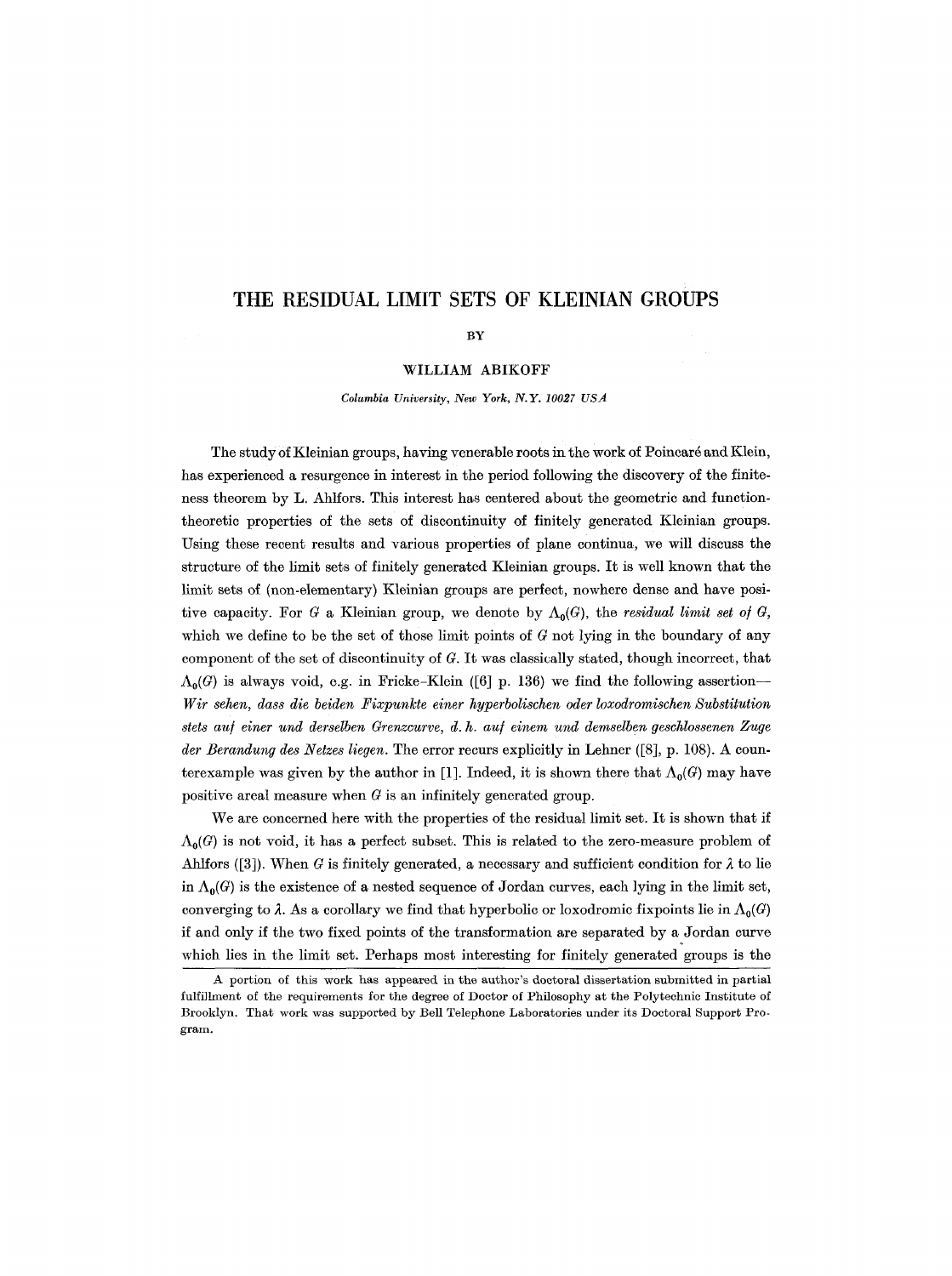relationship between the triviality of  $\Lambda_0(G)$  and G being a function group, i.e. having an invariant component of the set of discontinuity.  $\Lambda_0(G)$  is void if and only if G is a function group or has a subgroup of index 2 which is quasi-Fuehsian. Two examples are given of groups exhibiting specific properties of  $\Lambda_0(G)$ , one for G finitely generated and one infinitely generated.

There is a concept related to that of residual limit set, namely the relative residual limit set. The latter is defined to be

$$
\Lambda_0(G, \Omega_i) = (\text{Bd }\Omega_i(G)) - \bigcup_j \text{Bd }\Omega_{ij}(G)
$$

where  $\Omega_i$  is a component of G and the  $\Omega_i$  are a complete list of the components of Ext  $\Omega_i$ . It follows from recent, but not yet published, work of Maskit that, for G finitely generated,  $\Lambda_0(G, \Omega_i)$  consists of the limit sets of finitely generated totally degenerate groups and some discrete set of points. We thus obtain a complete classification of the limit sets of finitely generated Kleinian groups. The limit set is a union of quasi-circles (=Bd $\Omega<sub>t</sub>$ ), limit sets of degenerate groups, the residual limit set and a discrete set.

The author wishes to express his gratitude to L. Bers, W. J. Harvey and his advisor, G. G. Weill, for their patient guidance and encouragement, and to B. Maskit for his perseverance in criticizing several preliminary drafts of this paper.

# **w 1. Preliminaries**

Kleinian groups are discontinuous groups of conformal motions of  $\hat{C}$ , the Riemann sphere, and can be identified with certain of the discrete subgroups of PSL(2, C). A formal definition follows.

Let  $\Gamma$  denote the group of all Möbius transformations and  $G$  be a subgroup of  $\Gamma$ . Both  $\Gamma$  and G act as topological transformation groups on the space  $\hat{\mathbb{C}}$ . We define the *orbit* of a point  $z \in \hat{C}$  under the action of G to be the set

$$
O_z = \{z' | z' = \gamma(z) \text{ for some } \gamma \in G\}
$$

 $O_z$  as a subset of  $\hat{\mathbf{C}}$  has a derived set,  $O'_z$ . The *limit set* of  $G$ ,  $\Lambda(G)$ , is defined to be

$$
\Lambda(G) = \bigcup_{z \in \hat{\mathbf{C}}} O'_z
$$

We may then define the *ordinary set* (or *set o/ discontinuity)* of G to be

$$
\Omega(G) = \widehat{C} - \Lambda(G).
$$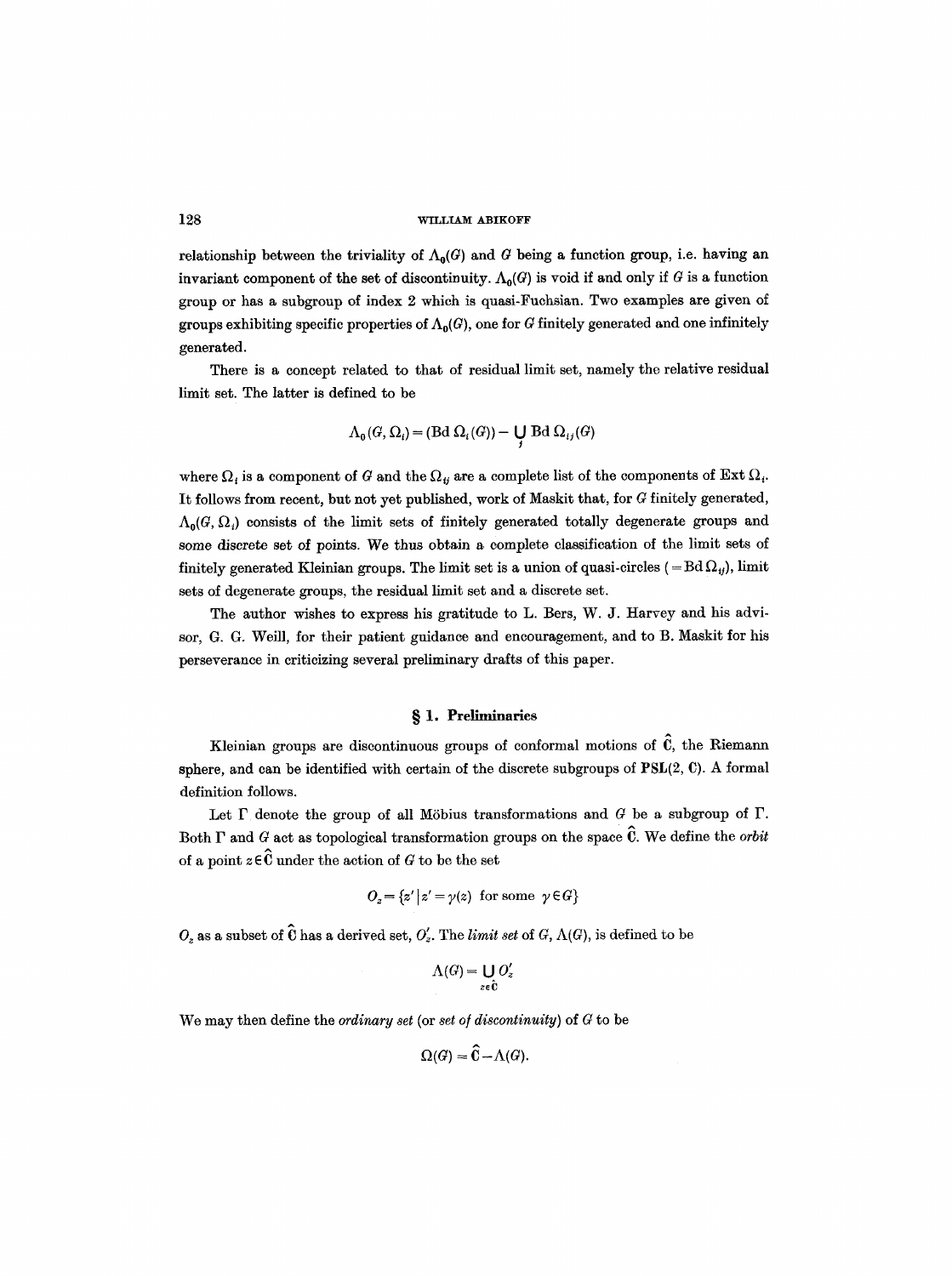The subgroup G of  $\Gamma$  is called *discontinuous* if  $\Omega(G)$  is not void. If G is discontinuous and  $\Lambda(G)$  contains more than two points, G is called Kleinian. This last definition is not standard. According to some authors, any discontinuous subgroup of  $\Gamma$  is Kleinian. Those we call Kleinian are then called non-elementary Kleinian. We assume unless otherwise stated that  $\infty$   $\epsilon\Omega(G)$ . This assumption has no effect on the topological properties under discussion.

The limit set of a Kleinian group is perfect and nowhere dense. The ordinary set  $\Omega(G)$  is open and has one, two or a countably infinite number of components,  $\Omega_i$ . It is easily shown (Lehner [8] p. 105), that Bd  $\Omega_i \subset \Lambda(G)$ . The statement in the reference incorrectly asserts that  $\Lambda(G) = \cup \text{Bd } \Omega_i$ . We define the *residual* limit set  $\Lambda_0(G)$  to be

$$
\Lambda_0(G) = \Lambda(G) - \cup \text{Bd } \Omega_i.
$$

We shall need the following classical results.

**THEOREM 1.1** (Lehner [8] p. 105). If G is a Kleinian group,  $S \subseteq \hat{\mathbf{C}}$  a closed set contain*ing at least two points and invariant under G then*  $S \supset \Lambda(G)$ .

THEOREM 1.2 (Lehner [8] p. 73). *A convergent sequence o/M6bius trans/ormations converges either to a constant or to a MSbius trans/ormation. In the latter case, the convergence is uniform on compact sets avoiding the pole of the limit transformation.* 

**THEOREM** 1.3 (Lehner [8] p. 103). *If* G is a Kleinian group and  $\lambda \in \Lambda(G)$ , then  $\lambda \in O'_z$  $(i)$  for each  $z \in \Omega(G)$  and  $(ii)$  each  $z \in \Lambda(G)$  with at most one exception. (The exception only occurs */or elementary groups, but we will not need this/act.)* 

The modern results that we will need are more geometric in nature.

THeOReM 1.4 (Ahlfors [3], with complements in Bers [5] and Greenberg [7]). *I] G is a finitely generated Kleinian group, then*  $\Omega(G)/G$  is a finite union of Riemann surfaces of */inite type.* 

If G is a Kleinian group and  $A \subset \mathbb{C}$ , we denote by  $G_A$  the stability subgroup of A. If A is a component  $\Omega_i$  of  $\Omega(G)$ , we will frequently write  $G_i$  instead of  $G_{\Omega_i}$ .

**THEOREM** 1.5 (Ahlfors [4]). *If G is a finitely generated Kleinian group, then*  $G_i = G_{\Omega_i}$  is also a finitely generated Kleinian group and  $\Omega_i$  is a component (of the ordinary set) of  $G_i$ .

If  $\Omega_i$  is a component of G, we define a complementary component of  $\Omega_i$  to be a component of  $\Omega(G_i) - \Omega_i$ .

**THEOREM 1.6 (Accola [2]).** *If*  $\Omega_t$  is a component of a Kleinian group G, then every *complementary component of*  $\Omega_i$  *is simply connected.* 9-- 732904 *Acta mathematica* 130. Imprim6 le 1 F6vrier 1973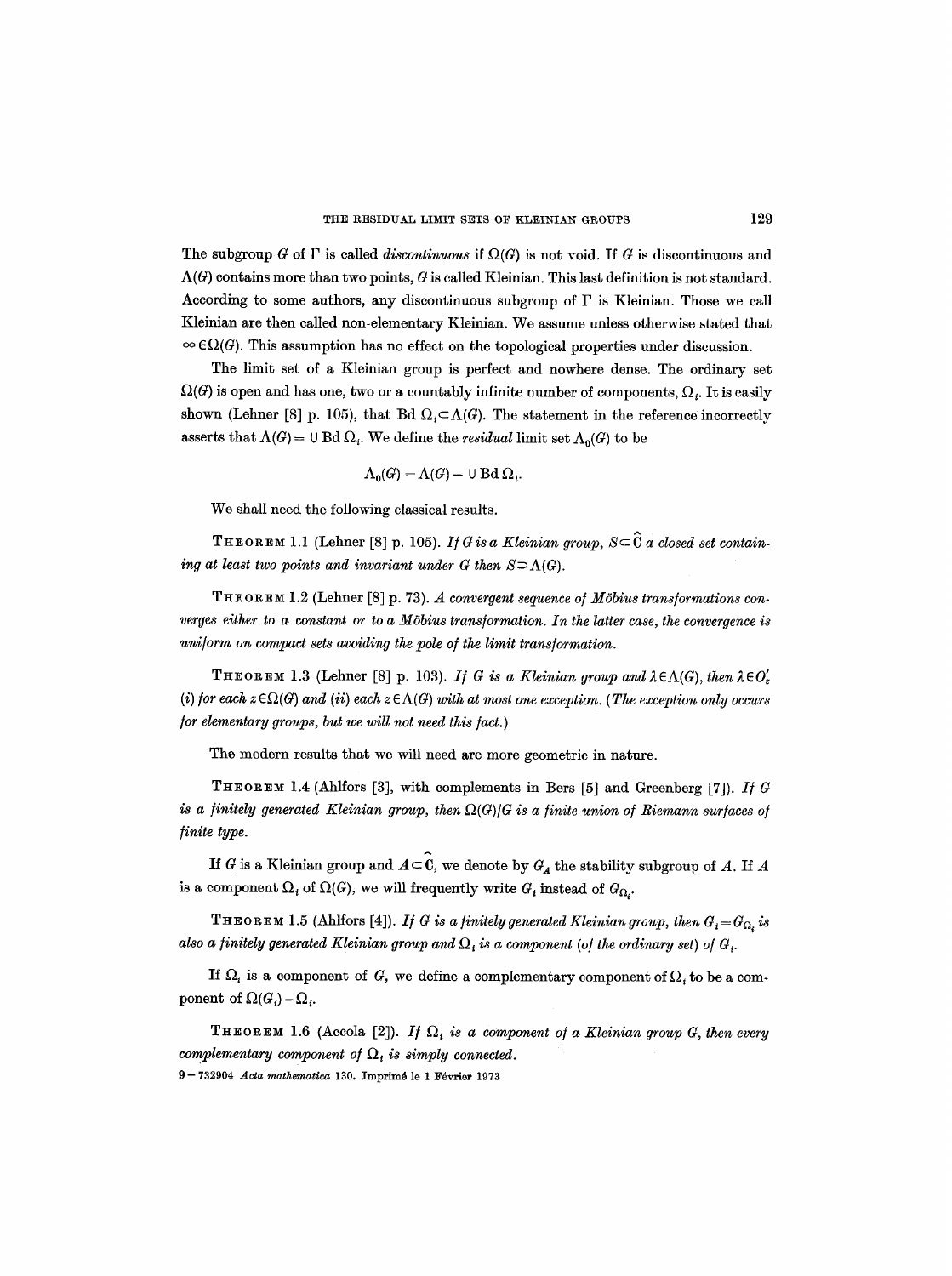*A quasi-circle* is the image of a circle under a quasi-conformal homeomorphism of the sphere. A *quasi-Fuchsian group* is a group which leaves a Jordan curve invariant. We will call a group *q-Fuchsian* if it is a finitely generated quasi-Fuehsian group, whose limit set is exactly the invariant Jordan curve, i.e. is quasi-Fuchsian of the first kind. The limit set of a q-Fuchsian group will be called a *q-circle.* 

THEOREM 1.7. (Maskit [10]). *A /initely generated Kleinian group with two invariant components is q-Fuchsian.* 

If G has one or two components then  $\Lambda_0(G) = \emptyset$ . Thus the generic group considered here has infinitely many components. Let  $\Omega$ , be a component of G, a finitely generated Kleinian group, and  $G<sub>i</sub>$  be its stability group. If  $\Omega<sub>i</sub>$  is a complementary component of  $\Omega<sub>i</sub>$ , then the subgroup  $G_{ij}$  of  $G_i$  which stabilizes  $\Omega_{ij}$  is q-Fuehsian, by Theorems 1.5 and 1.7. In which case we define the q-circle  $C_{ij} = \Lambda(G_{ij})$  to be a *separator* of G. We denote by  $S = S(G)$ , the *set o/separators* of G with the obvious definition.

PROPOSITION 1.1. If G is a finitely generated Kleinian group whose ordinary set is *not connected then* 

$$
\Lambda(G) = \overline{\bigcup_{C \in S(G)} C}
$$

*where*  $S(G)$  *is the set of separators of G.* 

*Proof.* Since  $\Omega(G)$  is not connected there exists at least one component possessing a complementary component. The boundary of this complementary component is a  $q$ -circle lying in  $S(G)$ , and therefore  $S(G)$  is not void.  $S(G)$  is invariant under the action of G, hence by Theorem 1.1 the right hand side contains the left. The reverse containment follows easily since each point lying in an element of  $S(G)$  must lie in  $\Lambda(G)$  and  $\Lambda(G)$  is closed.

If  $\lambda \in \Lambda_0(G)$ , then  $\lambda \notin C$  for any  $C \in S(G)$  since the q-circles C were chosen to lie in the boundaries of the components,  $\Omega_i$ . Thus, by Theorem 1.2, for each  $\lambda \in \Lambda_0(G)$  there is a sequence  $(C_i)$  of q-circles in  $S(G)$  and points  $z_i \in C_i$ , such that the  $z_i$  converge to  $\lambda$ . We define  $L_1(G)$  to be the set of  $\lambda \in \Lambda_0(G)$  having such a sequence  $(C_i)$  with the additional property that  $\lambda \in$ Int  $C_i$  for each i. We then let  $L_2(G) = \Lambda_0(G) - L_1(G)$ .

PROPOSITION 1.2. If G is a finitely generated Kleinian group, then there is at most a *finite number of q-circles in*  $S(G)$  which are pairwise inequivalent under the action of  $G$ .

*Proof.* There is at most a finite number of pairwise inequivalent components  $\Omega_1, \ldots \Omega_j$  by Theorem 1.4. By applying Theorem 1.5 and again Theorem 1.4, each of these has at most a finite number of pairwise inequivalent complementary components. Each of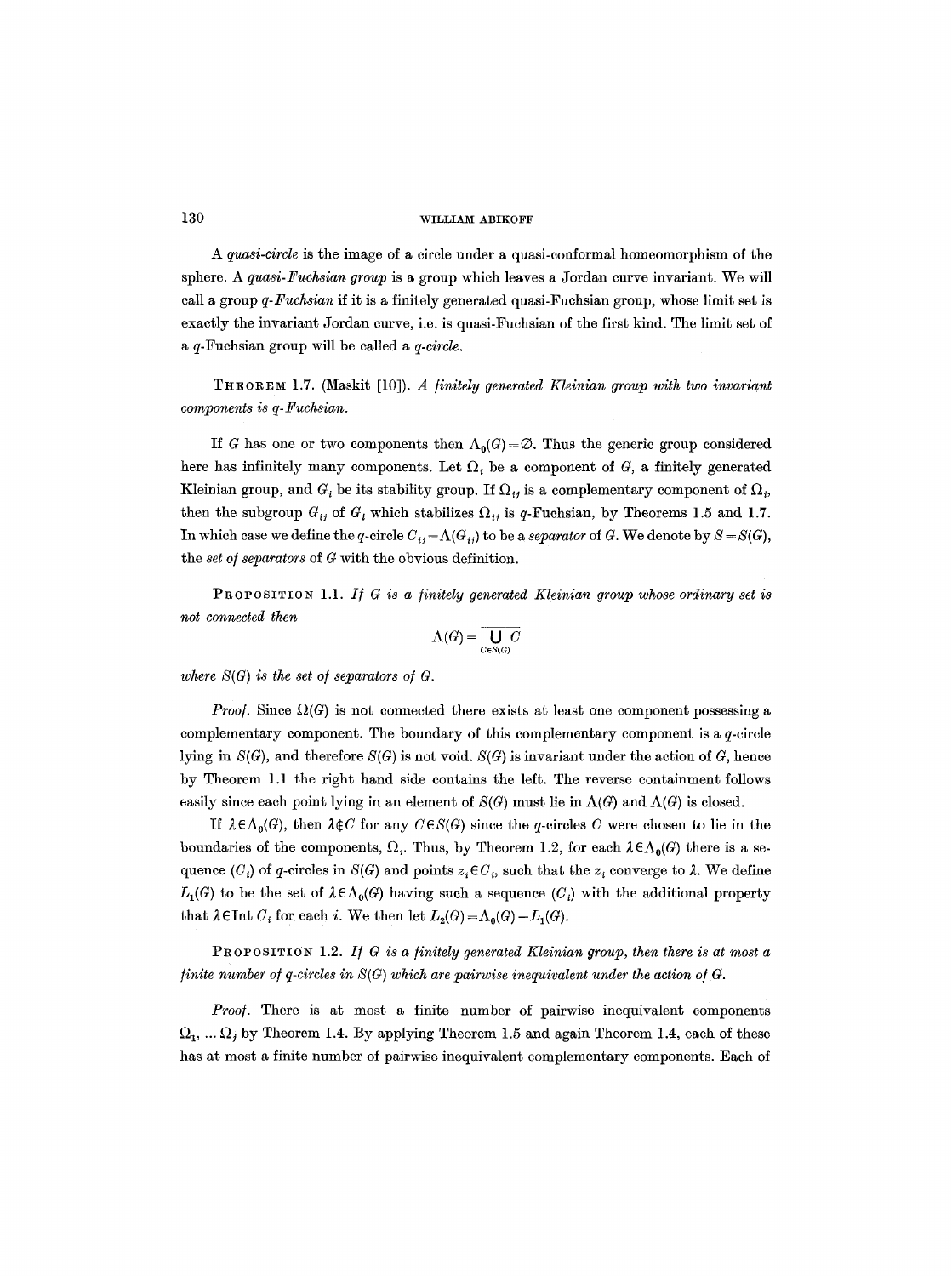the q-circles in  $S(G)$  is the common boundary of one of the  $\Omega_i$  and of one of the complementary components of  $\Omega_t$ . Only finitely many of the complementary components, hence only finitely many of the q-circles in  $S(G)$ , are pairwise inequivalent.

The following results from plane topology are extracted directly from Whyburn [11]. The page numbers given refer to that book.

THEOREM 1.8 (Zoretti, p. 109). *If*  $K_1$  *is a component of*  $K_2$  which is a compact subset *of the plane, then there exists a Jordan curve J enclosing*  $K_1$ *, such that*  $J \cap K = \emptyset$  and each point *of J is at distance less than*  $\varepsilon$  *from*  $K_1$ .

An *irreducible continuum M* with property  $P$  is a continuum satisfying property  $P$  such that no proper subcontinuum of  $M$  satisfies property  $P$ .

THEOREm 1.9 (p. 17). *I/ K is any closed subset o/a continuum M, then M contains an irreducible subcontinuum containing K.* 

If a and b are points, in a set  $M$ , then by an  $\varepsilon$ -chain in  $M$  between a and b we mean a finite set of points in M

$$
a = x_1, x_2, x_3, ..., x_n = b
$$

such that the distance between  $x_i$  and  $x_{i+1}$  is less than  $\varepsilon$ .

A set M is *well chained* if for every  $\varepsilon > 0$  there is an  $\varepsilon$ -chain between any two points of M.

THEOREM 1.11 (p. 15). *A compact set is connected if and only if it is well chained.* 

A plane continuum M will be called an *E-continuum* if for every  $\varepsilon > 0$ , M contains at most a finite number of components having diameter greater than  $\varepsilon$ .

THEOREM 1.12 (p. 113). *A plane continuum M is locally connected i/and only i/it is*  an *E*-continuum and every component of *M* has a locally connected boundary.

The following result is essential to the discussion of  $L_2(G)$ .

THEOREM 1.13 (p. 114). If  $p \in M$ , a locally connected plane continuum, but p does not *lie on the boundary of any component of M, then for any*  $\epsilon > 0$ *, M contains a Jordan curve of diameter less than s enclosing p.* 

A metric space X has *property* S if for each  $\varepsilon > 0$  M can be written as a finite union of connected sets of diameter less than  $\varepsilon$ .

 $THEOREM 1.14$  (p. 20). *If X has property S, it is locally connected.* 

THEOREM 1.15 (p. 107). *If N* is a locally connected continuum in the plane and a and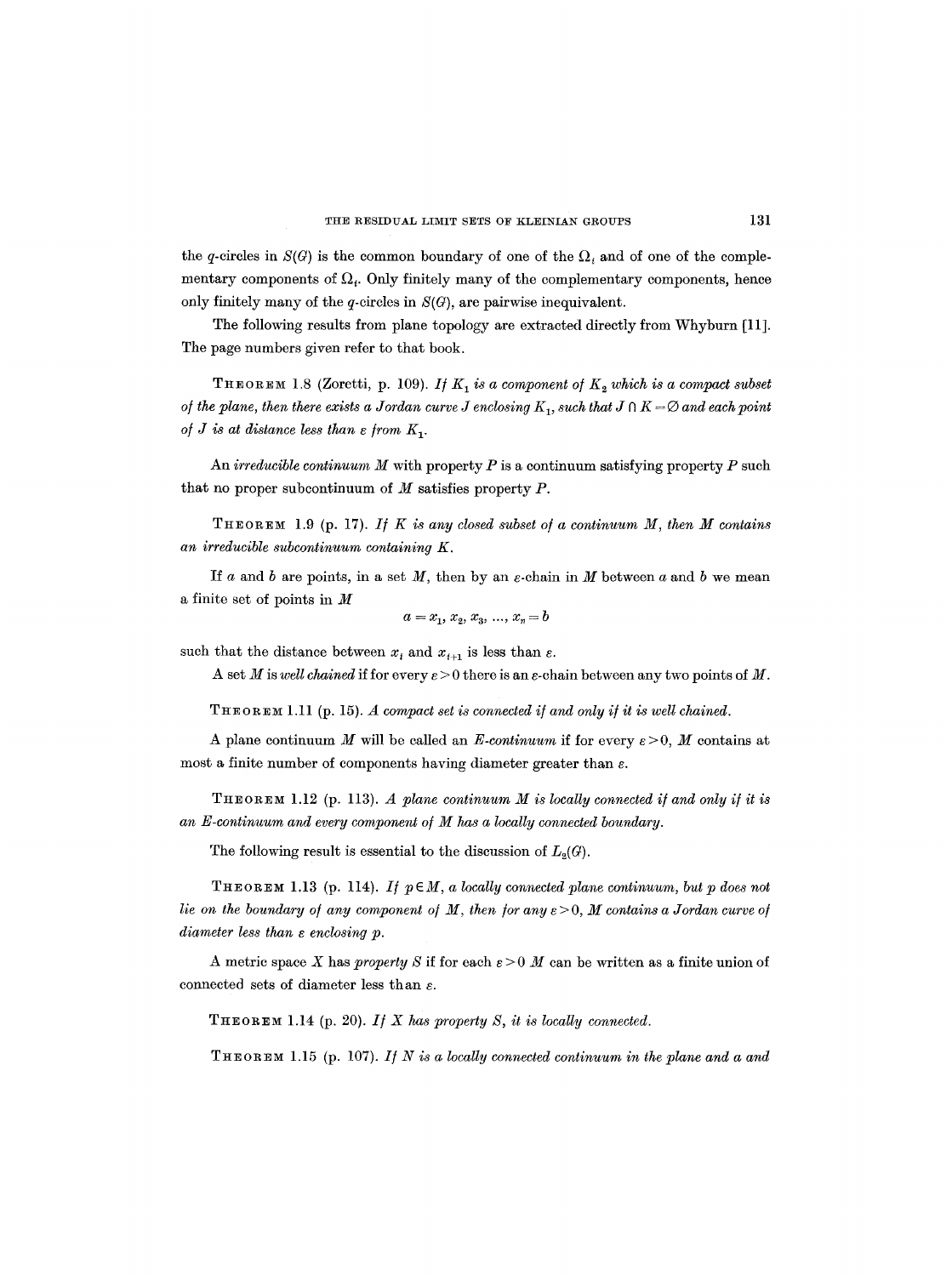*b are points lying in dif/erent complementary components o/N, then there exists a Jordan curve*  $J \subset N$  *separating a and b.* 

A trivial modification of the proof given in the reference, allows us to assume  $J$  is part of the boundary of the unbounded complementary component of  $N$ .

# § 2. Description of the residual limit set

In this section we will prove three technical theorems on the residual limit sets of finitely generated Kleinian groups which we apply in the following two sections. The first states that a residual limit point  $\lambda$  is either contained in a nested sequenc of q-circles or lies in the same component of  $\Lambda(G)$  as does a q-circle. The second gives some separation properties of separators. The third theorem gives some properties of a subgroup of G related to a fixed  $\lambda \in L_{2}(G)$ .

If A is a connected subset of the limit set, we denote by  $\chi(A) = \chi_{\alpha}(A)$  the component of  $\Lambda(G)$  which contains A. Throughout this section, G denotes a finitely generated Kleinian group.

THEOR~ 2.1. *If G is a [initely generated Kleinian group then* 

$$
\Lambda_{0}(G) \subset L_{1}(G) \cup [\bigcup_{C \in S(G)} \chi(C)].
$$

*Proof.* Without loss of generality we may assume that  $\Lambda(G)$  is a compact subset of the plane. If  $\lambda \in \Lambda_0(G)$ , then, by Theorem 1.8, for  $\varepsilon > 0$  there exists a Jordan curve  $J_{\varepsilon}$  such that:

(i) 
$$
\chi(\lambda) \subset \text{Int } J
$$
  
(ii)  $J \cap \Lambda(G) = \emptyset$   
(iii)  $d(z, \chi(\lambda)) \leq \varepsilon$  for all  $z$  on the curve  $J$ .

Setting  $\varepsilon = 1/n$  we get a sequence  $(J_n)$  of Jordan curves converging to  $\chi(\lambda)$ . Since each curve does not meet the limit set,  $J_n \subset \Omega(G)$  and the connectedness of  $J_n$  imply the existence of a component  $\Omega_n$  for which  $J_n \subset \Omega_n$ . We examine the following cases:

*Case 1:* If infinitely many of the  $J_n$  lie in distinct components, then  $\lambda$  lies in the complementary component  $\Omega_{nk}$  of  $\Omega_n$ . Thus the q-circles  $C_{nk'}$  of which there are infinitely many, all contain  $\lambda$  in their interiors. This is precisely the condition that  $\lambda$  lie in  $L_1(G)$ .

*Case 2:* If only finitely many  $J_n$  lie in distinct components, then, by passing to a subsequence, again denoted  $J_{n'}$  each  $J_{n}$  is contained in the same component  $\Omega_{0}$ . Since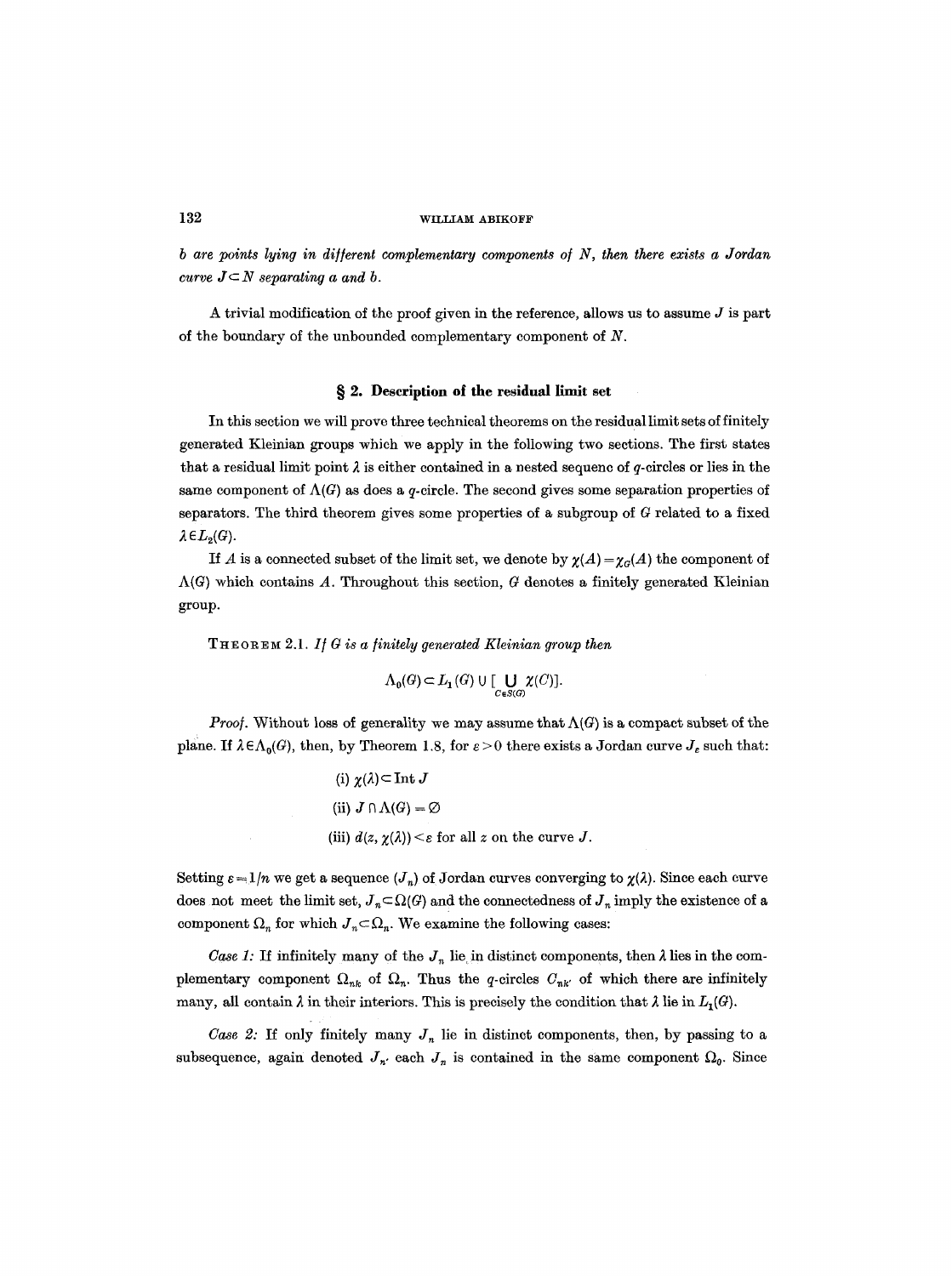$\lambda \notin \text{Bd } \Omega_{0'}$  lies in a complementary component  $\Omega_{01}$  of  $\Omega_{0}$ . If C is the corresponding qcircle, then  $J_n$  converges to  $\chi(C)$ . But  $J_n$  also converges to  $\chi(\lambda)$ . Thus  $\chi(\lambda) = \chi(C)$ . Since  $C$  is a separator for  $G$ , the theorem is proved.

LEMMA 1.2. *If*  $\infty \in \Omega(G)$ , the diameters of the separators in  $S(G)$  *form a null sequence.* 

*Proof.* Let  ${C_{\hat{n}}}$  be a list of the separators in  $S(G)$ . By Proposition 1.2, they fall into finitely many equivalence classes, where  $C_i \sim C_j$  if there is a  $\gamma \in G$  such that  $\gamma(C_i) = C_j$ . Clearly, it suffices to show that the diameters of the separators in an equivalence class form a null sequence. If this is not true, then there exists a subsequence, again denoted  $\{C_n\}$ , of equivalent separators whose diameters are strictly bigger than some number  $d > 0$ . We assume  $C_n = \gamma_n(C_0)$ ,  $\gamma_n \in G$ . By conjugation and passing to another subsequence, we may assume that  $\gamma_n(\text{Ext } C_0) \subset \text{Int } C_0$ . It follows, from Montel's theorem, that  $\{\gamma_n\}$  is a normal family and has a convergent subsequence  $\{\gamma_{n_i}\}\$ . By Theorem 1.2 and discreteness of G,  $\{\gamma_{n_i}\}\$ converges uniformly to a constant on  $C_0 \cup \text{Ext } C_0$ , in particular on  $C_0$ . So diam  $(C_n) \rightarrow 0$ , which contradicts the assumption.

LEMMA 2.2. *If*  $\infty \in \Omega(G)$  *and C<sub>1</sub>*,  $C_2 \in S(G)$ , *then either*  $C_2 \subset \overline{\text{Ext } C_1}$  *or*  $C_2 \subset \overline{\text{Int } C_1}$ *. (Separators don't cross each other.)* 

*Proof.* By definition,  $C_1$  and  $C_2$  lie in the boundaries of components, say  $\Omega_1$  and  $\Omega_2$ respectively, of G. If  $C_1$  and  $C_2$  are distinct and  $C_2$  intersects both Ext  $C_1$  and Int  $C_1$ , then there exist points  $\lambda_1 \in \text{Bd } \Omega_2 \cap \text{Ext } C_1$  and  $\lambda_2 \in \text{Bd } \Omega_2 \cap \text{Int } C_1$ . Since  $\Omega_2$  is connected,  $\Omega_2 \subset \Omega(G)$  and  $C_1 \subset \Lambda(G)$ , this is clearly impossible and the lemma is established.

The above lemma contains the separation property which is peculiar to finitely generated groups and allows us to prove the remaining results of this section. The following notion is then meaningful in the context of separators. We define a set of Jordan curves C in  $\hat{\mathbf{C}}$  to be *spherical nest* if for every three curves  $C_1$ ,  $C_2$ ,  $C_3$  in C one of the three, say  $C_1$ , has the property that  $C_2$  and  $C_3$  lie in distinct closed regions complementary to  $C_1$ .  $C$  is said to be *a spherical nest rel*  $(z_1, z_2)$  if for each  $C \in \mathbb{C} z_1$  and  $z_2$  lie in distinct open regions complementary to C. If C is a spherical nest rel  $(z_1, z_2)$  then  $C \in \mathbb{C}$  is *maximal* if the component D, of  $C-C$  containing  $z_2$ , intersects no element of C.

We now proceed to consider subcontinua of  $\Lambda(G)$  and their stability groups. If  $\lambda \in L_2(G)$ , then, by Proposition 1.1, we can choose a sequence of separators having  $\lambda$  as an accumulation point. The next theorem shows that this sequence may be chosen to consist of maximal separators and discusses their properties.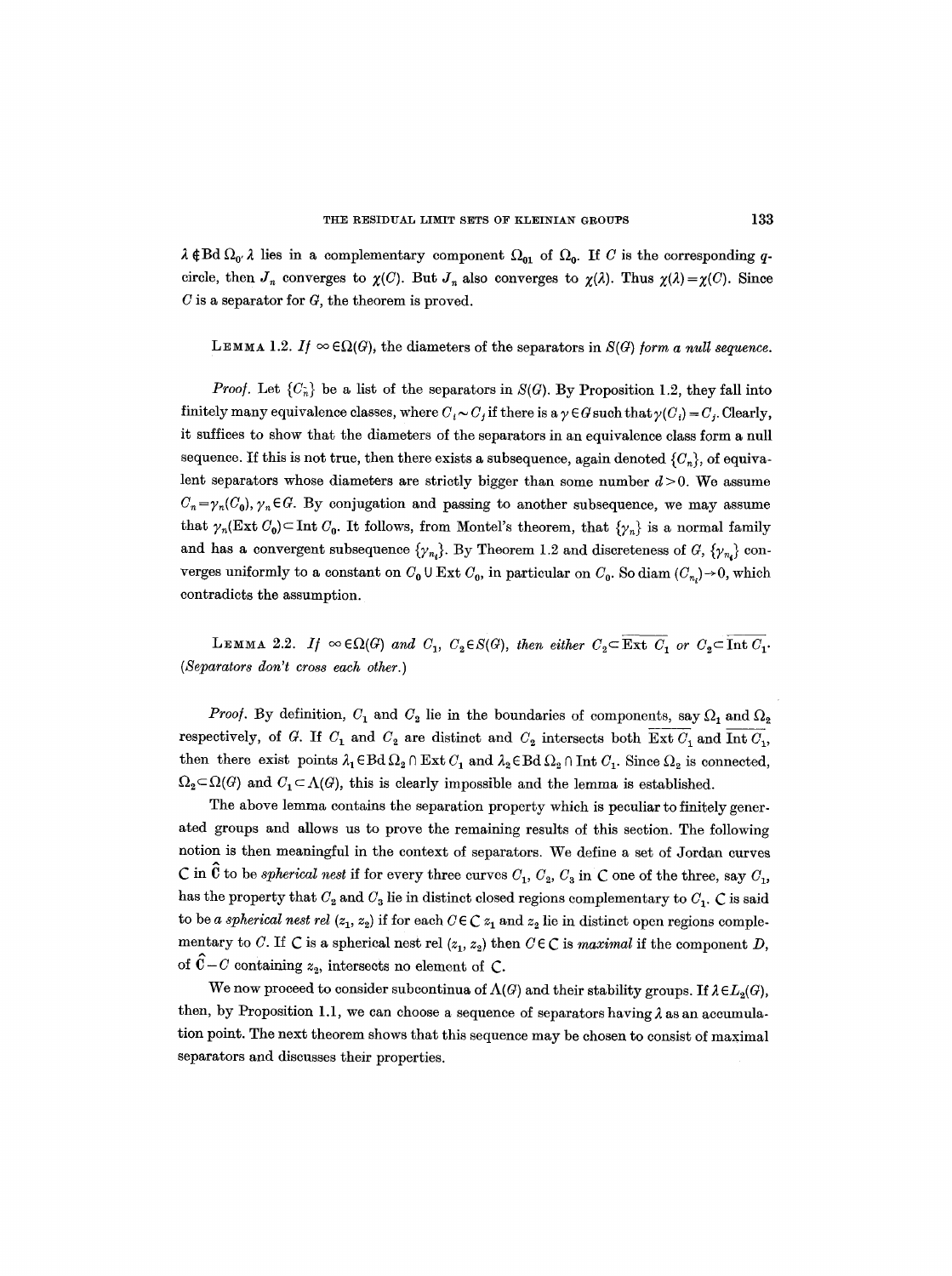**THEOREM** 2.2. *If*  $\lambda \in L_2(G)$  and both z and  $\infty$  are in  $\Omega(G)$  then:

- (i) the family of separators which separate z and  $\lambda$  form a finite spherical nest rel  $(z, \lambda)$ , *denoted C(z).*
- (ii)  $C(z)$  contains a maximal element  $C(z)$  (which is, of course, a separator).
- (iii)  $C(z) \subset \gamma(\lambda)$ .
- (iv) *if*  $z' \in \Omega(G)$  and lie in the same region complementary to  $C(z)$  as does z, then  $C(z) = C(z')$ .
- (v)  $\bigcup \{C(z): z \in \Omega(G)\}\$  *accumulates at*  $\lambda$ *.*

*Proof.* Lemma 2.2 yields that the family of separators separating z and  $\lambda$  is a spherical nest rel  $(z, \lambda)$ , denoted  $\mathcal{C}(z)$ . Since connectedness is a conjugation invariant, the proof of case 2 of Theorem 2.1 tells us that  $C(z)$  contains a separator in  $\chi(\lambda)$  (send z to  $\infty$ ). In particular,  $C(z)$  is not void. If  $C(z)$  contained infinitely many separators, it would contain a subsequence of separators, each of whose interior would contain  $\lambda$ . Thus  $\lambda \in L_1(G)$ . Thus  $C(z)$  is a finite spherical nest rel  $(z, \lambda)$  and therefore contains, by Lemma 2.2, a maximal element *C(z)*. We denote the component of  $\hat{C} - C(z)$  containing z by  $B(z)$ .  $\{C : C \in C(z)\} \subset$ *B(z).* But some  $C_0 \in \mathbb{C}(z)$  lies in  $\chi(\lambda)$ . Plane separation then demands that  $C(z)$  lie in  $\chi(\lambda)$ , and we have proved (i), (ii) and (iii).

To prove (iv) we note that  $C(z) \in C(z')$  for each  $z' \in B(z)$ . If  $C(z) \neq C(z')$ , then  $C(z) \subset B(z')$ and  $B(z) \subset B(z')$ . Thus  $C(z') \in C(z)$  and we contradict the maximality of  $C(z)$ .

Since  $\lambda$  does not lie on any separator we can find a sequence  $z_n \to \lambda$ ,  $z_n \in \Omega(G)$  for which  $C(z_n)$  are distinct. Since diam  $C(z_n)$  is a null sequence,  $\bigcup C(z_n)$  accumulates at  $\lambda$ .

Since  $C_n = C(z_n) \in \{C(z): z \in \Omega(G)\}\$  we have proved (v) and the proof of the theorem is complete.

For  $\lambda \in L_2(G)$ , we define  $\mathcal{M}(\lambda)$  to be the set of *maximal separators for*  $\lambda$ . Formally:

 $\mathcal{W}(\lambda) = \{C \in S(G) : C = C(z) \text{ for some } z \in \Omega(G) \text{ and fixed } \lambda\}.$ 

(The dependence of  $C(z)$  on  $\lambda$  has been suppressed in the previous discussion.) The web of  $\lambda$ ,  $\Phi(\lambda)$  is the closure of the set of maximal separators for  $\lambda$ . The *web subgroup of*  $\lambda$ ,  $H(\lambda)$ , is the subgroup of G which stabilizes  $\Phi(\lambda)$ . In the previous theorem we showed  $\Phi(\lambda)$  contains  $\lambda$ and infinitely many separators, each lying in  $\chi(\lambda)$ . It follows that  $\Phi(\lambda) \subset \chi(\lambda)$  since  $\chi(\lambda)$  is a continuum. We cannot prove directly that the web of  $\lambda$  is connected. To do so we first note that there is an irreducible subcontinuum  $\hat{\Phi}(\lambda)$  of  $\chi(\lambda)$  which contains  $\Phi(\lambda)$ . This follows from Theorem 1.9 since  $\chi(\lambda)$  is a continuum and  $\Phi(\lambda)$  is closed. In the following two lemmas show  $\widehat{\Phi}(\lambda)$  cannot contain any points other than those in  $\Phi(\lambda)$ .

LEMMA 2.3. Let  ${C_n}$  be a list of the maximal separators in  $\mathcal{M}(\lambda)$  and  $D_n$  the component *of*  $\hat{\mathbf{C}}$  –  $C_n$  which contains  $\lambda$ . Then  $\Phi(\lambda) = \bigcap \overline{D_n}$ .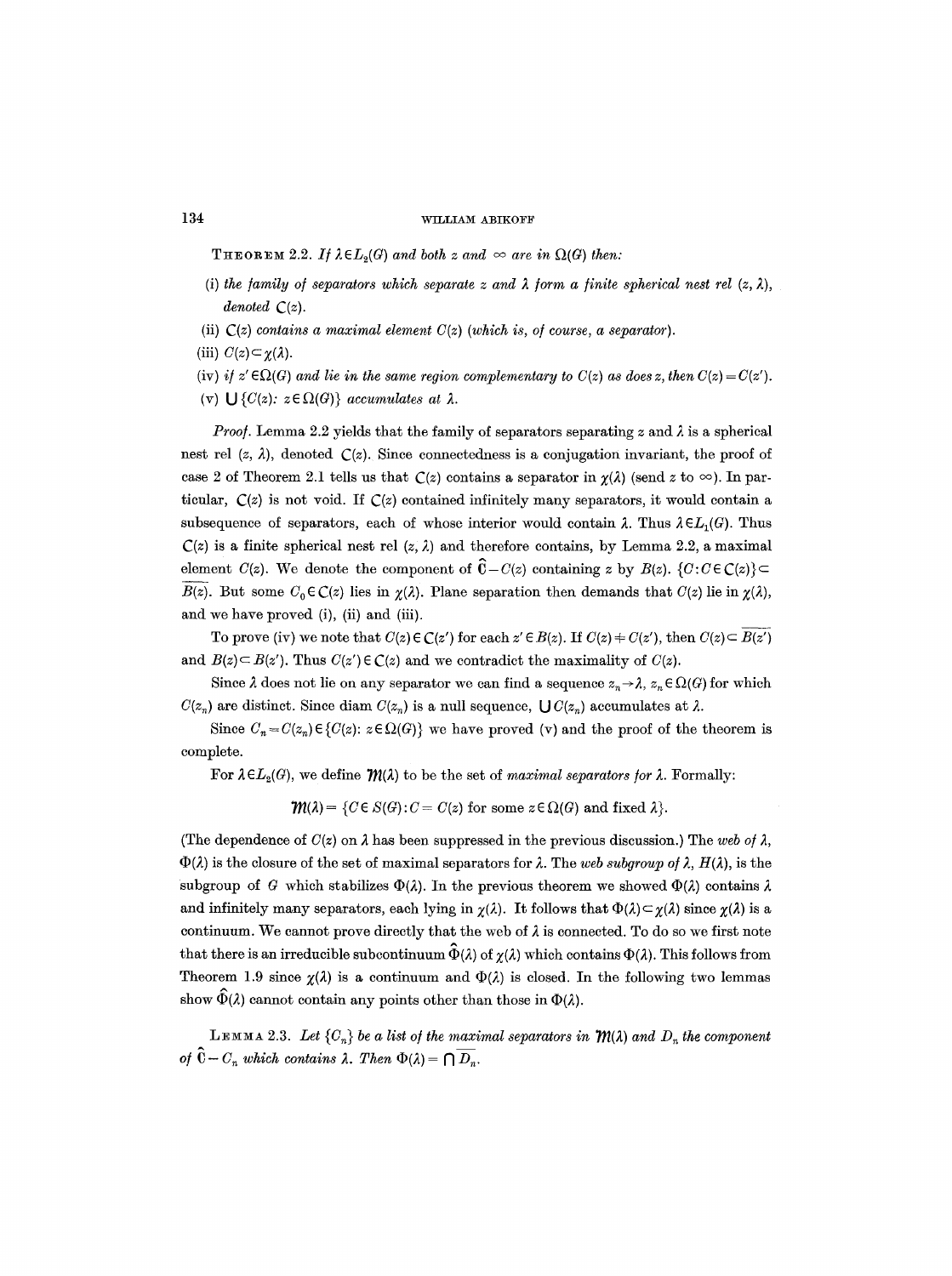*Proof.* Assume  $\lambda = \infty$ . Then  $D_n = \text{Ext } C_n$ . The  $C_n$  have disjoint interiors by Lemma 2.2. Thus  $\overline{D_n} \supset C_m$  for each  $m+n$ , hence for all m, since  $C_n = \text{Bd } D_n$ . Thus  $\Phi(\lambda) \subseteq \overline{D_n}$  for each n. If  $z \in (\bigcap \overline{D_n} - \Phi(\lambda))$  then z lies at a uniformly positive distance from  $\overline{\text{Int } C_n}$  for each n. We may assume  $x \in \Omega(G)$  since  $\Omega(G)$  is dense in C. But then there is a maximal separator  $C_{\kappa} \in \mathcal{W}(\lambda)$  for which  $z \in \widehat{\mathbb{C}} - (\overline{D_{\kappa}})$ . This is a contradiction.

LEMMA 2.4.  $\hat{\Phi}(\lambda) = \Phi(\lambda)$ .

*Proof.* In the notation of the previous lemma if  $z \in \hat{\Phi}(\lambda) - \Phi(\lambda)$ , there exists  $D_n$  such that  $z\in\hat{C}-\overline{D_n}$ . Since  $\hat{\Phi}(\lambda)$  is well-chained (Theorem 1.11) so is  $\hat{\Phi}(\lambda)\cap(C_n\cup \text{Ext }C_n)=$  $\widehat{\Phi}(\lambda) \cap \overline{D_n}$ . Thus  $\widehat{\Phi}(\lambda) \cap \overline{D_n}$  is a proper subcontinuum of  $\widehat{\Phi}(\lambda)$  containing  $\Phi(\lambda)$  which yields a contradiction.

LEMMA 2.5. At most countably many  $\lambda \in L_2(G)$  have distinct webs,  $\Phi(\lambda)$ .

*Proof.* If there are uncountably many distinct  $\Phi(\lambda)$  for  $\lambda \in L_2(G)$ , then there is a  $C_0 \in S(G)$  such that  $C_0 \in \mathcal{W}(\lambda) \cap \mathcal{W}(\lambda')$  where  $\Phi(\lambda') + \Phi(\lambda)$ . If  $\mathcal{W}(\lambda) = \mathcal{W}(\lambda')$  then  $\lambda$  and  $\lambda'$ would have identical webs, so we may assume that there is a separator  $C_{ij} \in \mathcal{W}(\lambda) - \mathcal{W}(\lambda')$ ,  $C_{ij} = (Bd \Omega_i) \cap (Bd \Omega_{ij})$  where  $\Omega_i$  and  $\Omega_{ij}$  have the usual meaning.

*Case 1.* If  $C_{ij}$  separates  $\lambda$  and  $\lambda'$ . Then  $\lambda$  and  $\lambda'$  lie in distinct complementary components of  $\Omega_i$ . Then for  $C_0$  to be maximal with respect to  $\lambda$  (resp.  $\lambda'$ ) it is necessary that it A lie in the same component of  $C - C_{ij}$  as  $\lambda$  (resp.  $\lambda'$ ). But this is impossible.

*Case 2.* If  $C_{ij}$  does not separate  $\lambda$  and  $\lambda'$ . Assume  $\lambda$  and  $\lambda'$  lie in Ext  $C_{ij}$ . Since  $C_{ij} \notin \mathcal{M}(\lambda')$ . There is an element of  $\mathcal{M}(\lambda')$ , say  $C_1$ , which separates  $\lambda'$  and Int  $C_{ij}$ .  $C_1$  does not separate Int  $C_{ij}$  and  $\lambda$  since  $C_{ij} \in \mathcal{W}(\lambda)$ . Then use the argument of case 1 on  $C_1$ , and obtain a contradiction. Thus we have shown that if  ${\cal W}(\lambda) \cap {\cal W}(\lambda') = \emptyset$ , we have  $\Phi(\lambda) = \Phi(\lambda')$ .

The next lemma shows that web subgroups are non-trivial.

LEMMA 2.6. If  $C_{ij} \in \mathcal{W}(\lambda)$ , then  $G_{ij} \subset H(\lambda)$ .

*Proof.* We wish to show that if  $C_{ij} \in \mathcal{W}(\lambda)$  and  $\gamma \in G$ ,  $\gamma(C_{ij}) = C_{ij}$ ,  $\gamma(\text{Int } C_{ij}) = \text{Int } C_{ij}$ , then  $\gamma(\Phi(\lambda)) = \Phi(\lambda)$ . We assume  $\infty \in \Omega_i$ . Again since  $\Phi(\lambda)$  was defined to be the closure of those separators in  $\mathcal{M}(\lambda)$ , it suffices to show  $\mathcal{M}(\lambda)$  is invariant under  $\gamma$ .

If not, there is a separator  $C_{K} \in \mathcal{W}(\lambda)$  for which  $C_{K'} = \gamma(C_{K}) \notin \mathcal{W}(\lambda)$ . We first note that  $\gamma$  is a homeomorphism of Int  $C_{ij}$  and  $\Phi(\lambda) \subset C_{ij} \cup$  Int  $C_{ij}$ . (See figure 1). Since  $C_{\kappa i}$ separates  $\Omega_K$  from the component of  $(Ext \Omega_K) \cap Int \mathcal{C}_{ij}$  which contains  $\lambda$ , the same must be true of  $C_{K'l'}$  with respect to  $(\text{Ext }\Omega_{K'}) \cap \text{Int } C_{ij}$ . Thus  $\lambda \in \Omega_{K'l'} = \gamma(\Omega_{Kl})$ . If  $C_{K'l'} \in \mathcal{W}(\lambda)$  then there exists a  $C_0 \notin \mathcal{W}(\lambda)$  so that, for each  $z \in \Omega_K$ ,  $C_0 = C(z)$  (in the notation of Theorem 2.2.)

Since  $C_{ij}$ ,  $C_0$ ,  $C_{K'l'}$  is a spherical nest, so is  $C_{ij}$ ,  $\gamma^{-1}(C_0)$ ,  $C_{Kl'}$ .  $\lambda$  must lie in one of the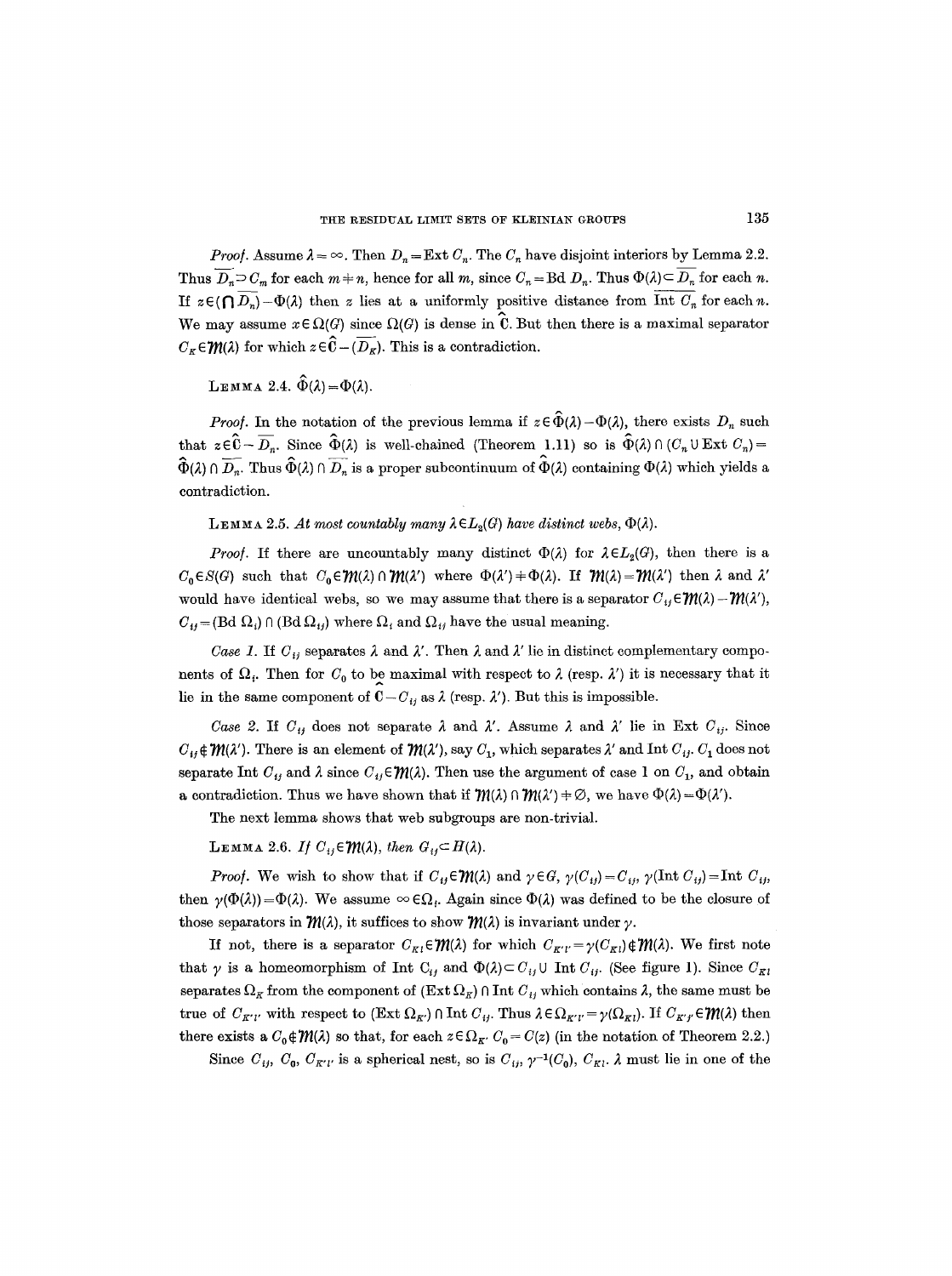

open sets Int  $C_{ij} \cap \text{Ext } \gamma^{-1}(C_0)$  or Int  $\gamma^{-1}(C_0) \cap \text{Ext } C_{K}$ . In the first case we contradict the maximality of  $C_{Kl}$  with respect to  $z \in \Omega_K$  and in the second, we contradict the maximality of  $C_{ij}$  with respect to  $\infty$ .

We have proved most of the following theorem.

THEOREM 2.3. If G is a finitely generated Kleinian group and  $\lambda \in L_2(G)$ , with web  $\Phi(\lambda)$  and web subgroup  $H=H(\lambda)$ , *then:* 

- (i) *H is Kleinian*
- (ii)  $\Lambda(H) = \Phi(\lambda)$
- (iii)  $\Lambda(H)$  *is connected*
- (iv) each component of  $\Omega(H)$  is simply connected and bounded by a q-circle in  $\mathcal{M}(\lambda)$

(v) the subgroup of H fixing a component  $\Omega_i(H)$  of  $\Omega(H)$  is finitely generated and q-*.Fuchsian* 

(vi)  $\lambda \in \Lambda(H)$ 

(vii) *only countably many distinct*  $\lambda \in L_2(G)$  *yield distinct groups H* 

(viii) only *finitely many*  $\Omega_i(H)$  are *inequivalent under the action of H*.

# *Proof.*

(i) By Lemma 2.6. H contains the subgroup  $G_{ij}$  corresponding to each  $C_{ij} \subset \Phi(\lambda)$ . Thus  $\Lambda(H) \supset \Lambda(G_{ij}) = C_{ij}$  and H is not elementary. Since  $H \subset G$  it is discontinuous and hence Kleinian.

(ii) Since  $\Phi(\lambda)$  contains more than 2 points, is closed and invariant under H, by Theorem 1.1, we have  $\Lambda(H) \subset \Phi(\lambda)$ .  $\Lambda(H)$  is closed and by part (i) contains a set of q-circles dense in  $\Phi(\lambda)$ , hence  $\Lambda(H) \supset \Phi(\lambda)$ .

(iii) follows from part (ii) and Lemma 2.4.

(iv) Since  $\Lambda(H)$  is connected, each component of  $\Omega(H)$  is simply connected. If  $\Omega(H)$  is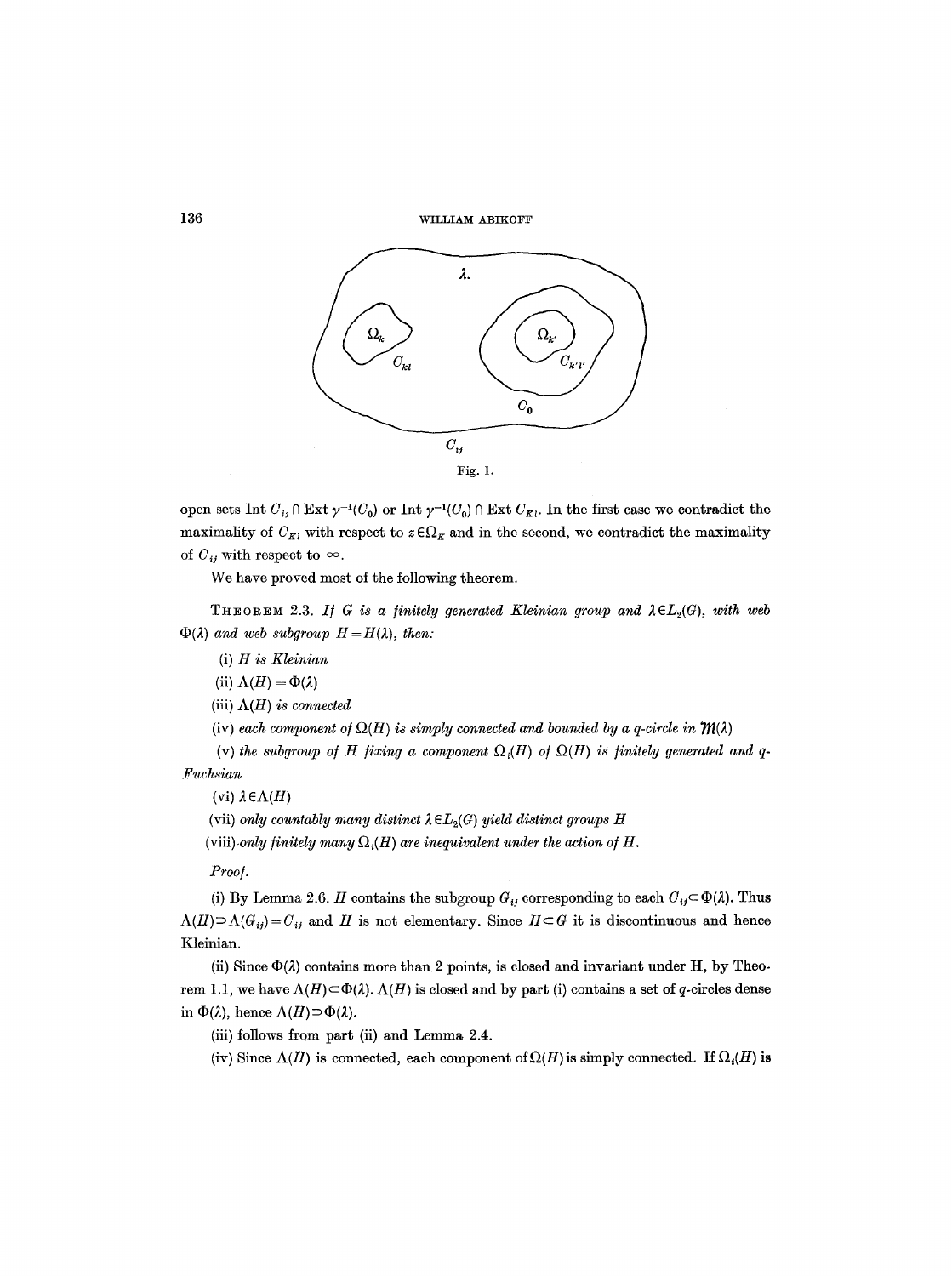a component of  $\Omega(H)$  we must show that Bd  $\Omega_i(H)$  is a q-circle contained in  $\Phi(\lambda)$ . We may assume  $\infty \in \Omega_i(H) \cap \Omega_i(G)$ . Since  $\Omega_i(G) \cap \Omega_i(H) \neq \emptyset$ , we have  $\Omega_i(G) \subset \Omega_i(H)$ . Further, by the construction carried out in Lemma 2.3, there is a q-circle  $\hat{C} \subset \mathcal{M}(\lambda)$  which separated  $\Omega_i(G)$  from  $\lambda$ . Clearly  $\Omega_i(H)$  is contained in Ext  $\hat{C}$ , and  $\Phi(\lambda) \subset \hat{C}$  U Int  $\hat{C}$ . It follows that  $Bd \Omega_i(H) = \hat{C}.$ 

(v) If  $H_t$  is the subgroup of H leaving  $\Omega_t(H)$  invariant and Bd  $\Omega_t(H) = \hat{C}$  as in part (iv), then  $H_i$  leaves  $\hat{C}$  fixed,  $\hat{C} \in S(G)$ , implies  $\hat{C}$  is some  $C_{ki}$  corresponding to a subgroup  $G_{ki}$  of  $G$ . In Lemma 2.6 we showed that  $G_{kl} \subset H$ . Since  $G_{kl}$  is finitely generated and q-Fuchsian, it suffices to show  $G_{kl}=H_i$ . We note that  $H_i$  contains no elements  $\gamma: \text{Ext } C \to \text{Int } C$  since  $\Omega_i(H)$  is simply-connected and connected and  $\Omega(H) - \Omega_i(H)$  has infinitely many components. If such a y did exist then  $\Omega_i(H)$  and  $\Omega(H) - \Omega_i(H)$  would have to be homeomorphic which is impossible. Thus if  $\gamma \in H_i$ ,  $\gamma$  leaves  $\Omega_k$  invariant, i.e.  $\gamma \in G_k$  and also  $\gamma$  leaves  $\Omega_{kl}$  invariant hence lies in  $G_{kl}$ . We have shown that  $H_i = G_{kl}$ .

- (vi) follows from (ii) and Theorem 2.1  $(v)$ .
- (vii) follows from (ii) and Lemma 2.5.
- (viii) We first prove the following lemma:

LEMMA 2.7. If at most finitely many q-circles  $C_{ij} = \text{Bd} \Omega_k(H)$  are pairwise inequivalent *under H, then at most finitely many*  $\Omega_i(H)$  are inequivalent under the action of H.

*Proof.* We show that if  $\gamma \in H$ ,  $\gamma(C_{ij}) = C_{i'j'}$ ,  $C_{ij} = \text{Bd} \Omega_k(H)$  and  $C_{i'j'} = \text{Bd} \Omega_k(H)$ , then  $\gamma(\Omega_k(H)) = \Omega_{k'}(H)$ . If not, then  $\gamma$  maps  $\Omega_k(H)$  into  $\Omega(H) \cap \text{Ext }\Omega_{k'}(H)$  hence onto that set. But then we would have  $\Omega_k(H)$ , which is connected and simply connected, homeomorphic to  $\Omega(H) \cap \text{Ext} \Omega_{k'}(H)$ , which is not even connected. This is clearly contradictory and the lemma is established.

By Proposition 1.2, we know that there are at most finitely many q-circles  $C_{ij} \subset \Phi(\lambda)$ which are not equivalent under G. If  $C_1$  and  $C_2$  are q-circles lying in  $\Phi(\lambda)$ , and  $\gamma \in G$  for which  $\gamma(C_1) = C_2$  then it suffices to show  $\gamma \in H$ , since if so any equivalence under G of q-circles in  $\Phi(\lambda)$  is also an equivalence under H.

Since  $\Phi(\lambda) = \Lambda(H)$  was defined to be the closure of a set of q-circles,  $\mathcal{W}(\lambda)$ , it further suffices to show that if  $C_{ij} \in \mathcal{W}(\lambda)$  then  $\gamma(C_{ij}) = C_{i'j'} \in \mathcal{W}(\lambda)$ . The proof of part (viii) has been reduced to the following lemma.

*LEMMA 2.8. For fixed*  $\lambda \in L_2(G)$ *, if*  $C_{kl}C_{kl}$ ,  $C_{kl} \in \mathcal{W}(\lambda)$  *and*  $\gamma \in G$ ,  $\gamma(C_{k'l'})=C_{k'l'}$ , then  $C_{i'i'} = \gamma(C_{ii}) \in \mathcal{W}(\lambda).$ 

*Proof.* (See Figure 2.) Assume  $\lambda \in \text{Ext } C_{\alpha}, \alpha = (kl)$ ,  $(k'l')$ ,  $(ij)$ . If  $C_{i'i'}$  is not maximal with respect to  $\lambda$ , then there exists  $C_0 \in \mathcal{W}(\lambda)$  for which  $\lambda$  and Int  $C_{i'j'}$  lie in different components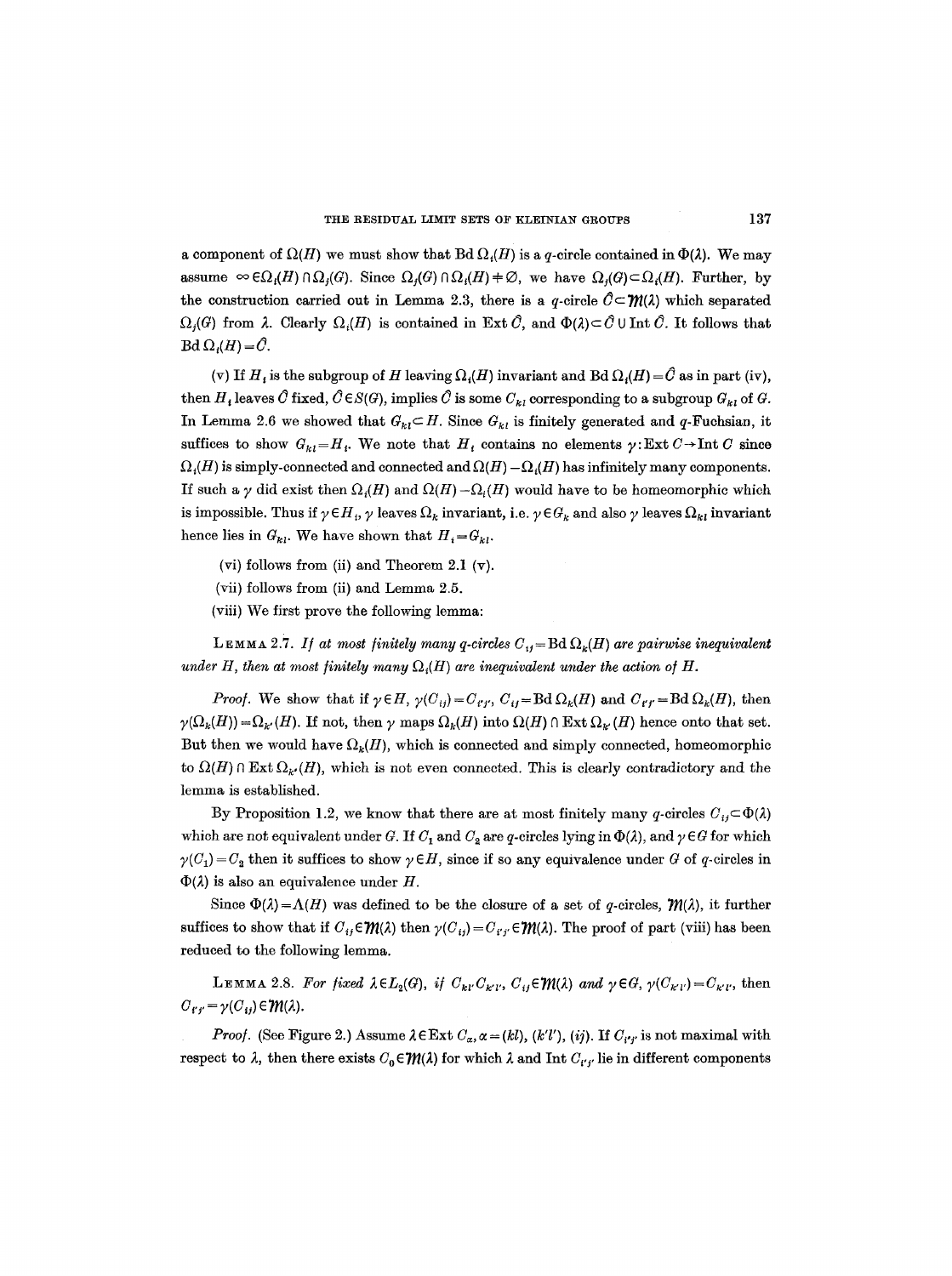

complementary to  $C_0$ . But then  $C_0$  separates Int  $C_{i'j'}$  from Int  $C_{k'l'}$  (unless  $C_0 = C_{k'l'}$  we consider that case below),

If  $C_0 + C_{k'l'} \gamma^{-1}(C_0)$  separates Int  $C_{kl}$  from  $C_{ij}$  and we obtain the same contradiction as in Lemma 2.6. If  $C_0 = C_{k'l'}$ ,  $\gamma: \text{Ext } C_{kl} \to \text{Int } C_{k'l'}$ . But  $\gamma: \Omega_k \to \Omega_{k'}$ , and  $\Omega_k \subseteq \text{Int } C_{kl}$ and  $\Omega_{k'} \subset \text{Int } C_{k'l'}$ , so this is impossible.

The proofs of the lemma and theorem are now complete.

#### **w 3. The structure of the residual limit set**

We are now in a position to describe some of the structure of the Residual Limit Set. The first theorem of this section deals with the non-triviality of  $\Lambda_0(G)$  whenever it is nonvoid. The theorem is applicable to finitely and infinitely generated groups and in asserting not that  $\Lambda_0(G)$  has a perfect subset, we show that measure theoretic questions about  $\Lambda_0(G)$ are non-trivial. We then restrict ourselves to finitely generated groups. We derive necessary and sufficient conditions for points to lie in  $\Lambda_0(G)$  and restate Theorem 2.1 in a form compatible with the present context.

**THEOREM 3.1.** If G is a finitely or infinitely generated Kleinian group with  $\Lambda_0(G) \neq \emptyset$ *then:* 

1) *There is a nonvoid perfect set*  $P \subset \Lambda_0(G)$ ,

2)  $\aleph(\Lambda_0(G)) = \aleph_1$ , where  $\aleph$  denotes the cardinality.

*Proo/.* 2) follows trivially from 1). We will prove 1).

Let  $B_i = \mathbf{C}(\overline{\Omega}_i)$ .  $B_i$  is open and  $\Lambda_0(G) = \cap G_i$ .  $\Lambda_0(G)$  is either void or dense in  $\Lambda(G)$ , we assume the latter and therefore  $\aleph(\Lambda_0(G))\geq \aleph_0$ .

Suppose  $a_0$ ,  $a_1 \in \Lambda_0(G)$  and  $a_0 \neq a_1$ . Then they have disjoint open neighborhoods  $B'_0$ ,  $B'_1$ which are completely contained in  $B_1$ , since  $\overline{\Omega}_1$  is compact (on the sphere). Pick the neigh-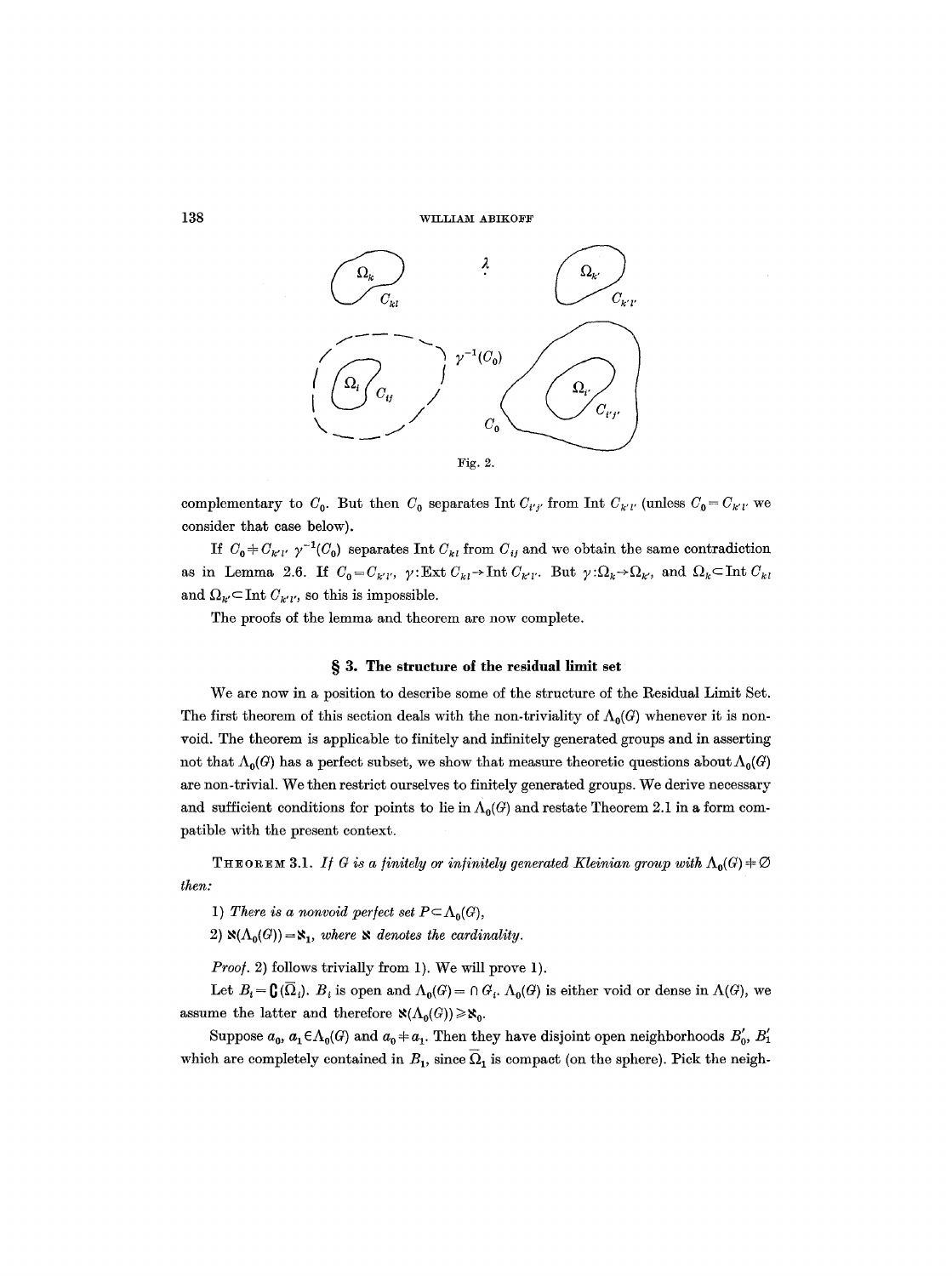borhoods to have diameters <1. Pick distinct points  $a_{00}$ ,  $a_{01} \in B'_0$  and  $a_{10}$ ,  $a_{11} \in B'_1$  and disjoint neighborhoods  $B'_{00}$ ,  $B'_{01}$ ,  $B'_{10}$  and  $B'_{11}$  each of diameter  $\langle 1/2 \rangle$  and with compact closure in  $B_2 \cap B'_0$  (resp.  $B_2 \cap B'_1$ ). Continue the process. For each n let

$$
K_n = \bigcup \{B'_{\epsilon_1,\ldots,\epsilon_n}: \epsilon_1,\ldots,\epsilon_n \epsilon\{0,1\}\}
$$

and let  $K = \bigcap K_n$ .

Then since  $\overline{K}_n \subset K_{n-1} \subset B_{n-1}$ , we have  $K = \bigcap \overline{K}_n$  and is thus compact.  $K \subset \Lambda_0(G)$ . We also have for each n, every point of K is contained in a  $1/n$  neighborhood which contains infinitely many points of  $K$ , or  $K$  is dense in itself and therefore perfect.

Theorem 2.1 may be restated in the following form.

THEOREM 2.1'. *If G is a finitely generated Kleinian group and*  $\lambda \in \Lambda_0(G)$  *then either:* 

1) There is a sequence of q-circles  $(C_i)$ , each lying in  $S(G)$ ,  $C_i \subset B_d \Omega_i(G)$  such that  $\{\lambda\} =$  $\cap$  Int  $C_i$ , or

2)  $\lambda$  lies in the same component of  $\Lambda(G)$  as does some  $C_i \in S(G), C_i \subset \text{Bd}\Omega_i(G)$ .

*Proof.* In Theorem 2 we showed everything stated except that in case 1)  $\{\lambda\} = \cap \text{Int } C_i$ . It is stated there only that  $\lambda \in \Lambda$  Int  $C_i$ . Equality follows directly from Lemma 2.1.

**LEMMA** 3.1. If  $\lambda \in L_2(G)$  and  $H = H(\lambda)$  is its web subgroup then  $\Lambda(H)$  is an E-continuum.

*Proof.* The boundaries of the components of H are separators and Lemma 2.1 shows that these diameters form a null sequence.

 $L$ EMMA 3.2.

- (i)  $\Lambda(H)$  *is locally connected.*
- (ii) If  $\lambda \in \Lambda_0(G)$  *then for each*  $\varepsilon > 0$  *there is a Jordan curve J such that* 
	- a)  $J \subset \Lambda(H)$
	- b)  $\lambda \in$ Int J
	- e)  $d(i, \lambda) \leq \varepsilon$  for each *j* lying on *J*.

(iii)  $\Lambda_0(H) = \Lambda_0(G) \cap \Lambda(H) = L_2(G) \cap \Lambda(H)$ .

*Proo/.* 

(i) Follows from Theorem 1.12 and since  $\Lambda(H)$  is an E-continuum and the boundary of each component of  $\mathbb{C}\Lambda(H) = \Omega(H)$  is a q-circle hence is locally connected.

- (ii) Follows directly from Theorem 1.13 since if  $\lambda \in \Lambda_0(H)$ ,  $\lambda \notin \bigcup$  Bd  $\Omega_i(H)$ .
- (iii) Follows from Theorem 2.3.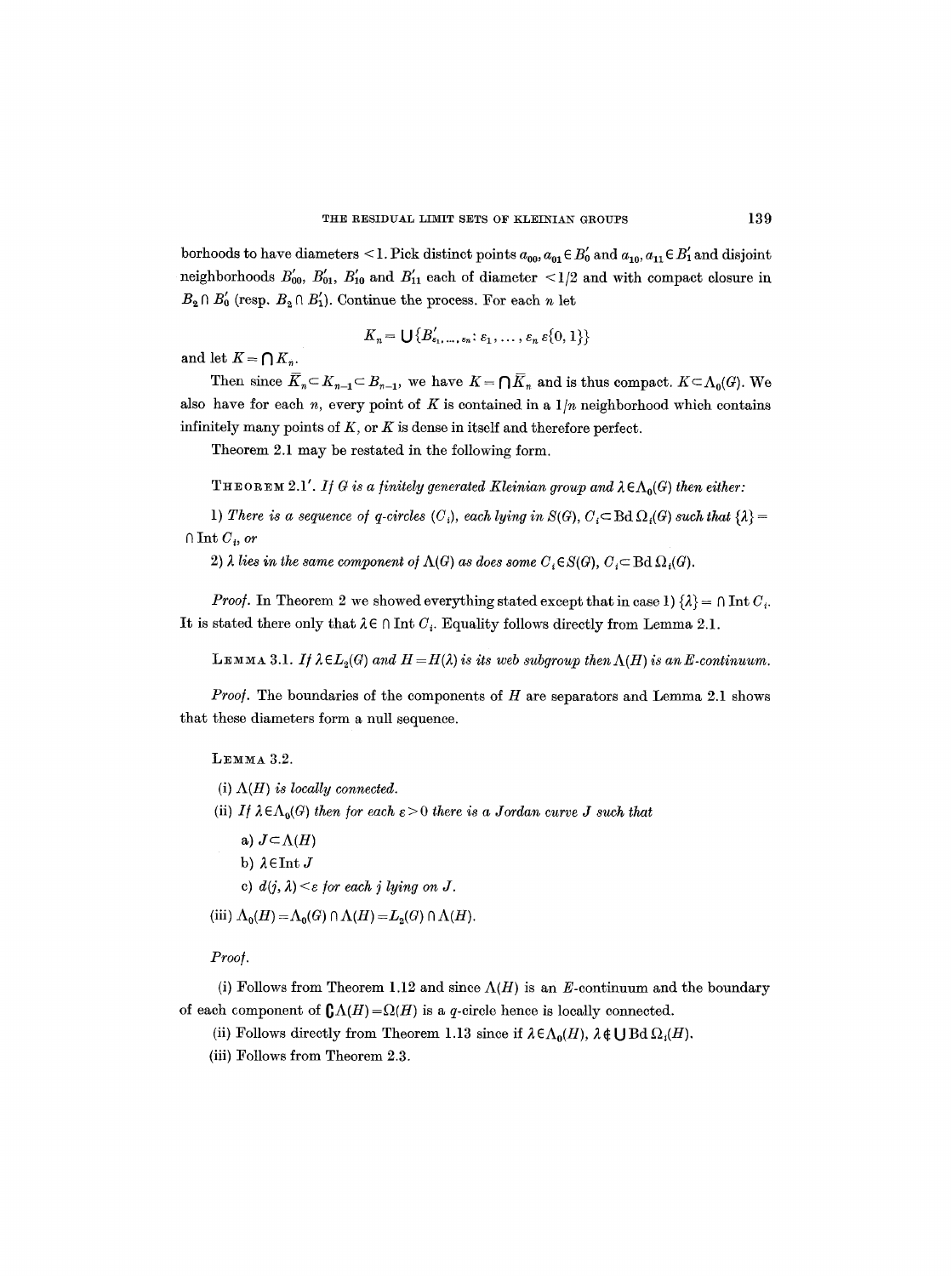**THEOREM 3.2.** *If G is a finitely generated Kleinian group and*  $\infty$   $\epsilon\Omega(G)$ , *then* 

(i)  $\lambda \in \Lambda_0(G)$  *if and only if there is a nested sequence of Jordan curves*  $J_i \subset \Lambda(G)$ , *with* diam  $(J_i) \rightarrow 0$  and  $\{\lambda\} = \bigcap$  Int  $J_i$ .

(ii) *If*  $\gamma \in G$  *is loxodromic or hyperbolic then the fixed points of*  $\gamma$  *lie in*  $\Lambda_0(G)$  *if and only if there is a Jordan curve*  $J \subset \Lambda(G)$  *which separates the fixed points of y.* 

*Proo/.* 

(i) If  $\lambda \in \Lambda_0(G)$ , then either  $\lambda \in L_1(G)$  or  $\lambda \in L_2(G)$ . In the first case we have by definition that there is a sequence of equivalent  $q$ -circles whose common interiors contain  $\lambda$ . That the intersection contains only  $\lambda$  is proved in Theorem 2.1'. If  $\lambda \in L_2(G)$ , then  $\lambda$  lies in the corresponding  $\Lambda_0(H)$  and the existence of the required Jordan curves follows from the previous lemma.

Conversely suppose the condition is satisfied and  $\lambda \in \text{Bd}\Omega_i(G)$ . Let  $z \in \Omega_i(G)$  and  $d = d(z, \lambda)$ . Choose k large enough so that  $d(J_k) \leq d$ . Now  $J_k \cap \Omega_i = \emptyset$ , since  $J_k \subset \Lambda(G)$  and  $\Omega_i$ contains points of both Int  $J_k$  and Ext  $J_k$ , which contradicts  $\Omega_i$  being connected.

(ii) Suppose the fixed points  $\lambda_1$  and  $\lambda_2$  of  $\gamma$  lie in  $\Lambda_0(G)$ . Then by (i) we can choose a Jordan curve  $J \subset \Lambda(G)$  which separates  $\lambda_1$  and  $\lambda_2$ . Conversely if  $J \subset \Lambda(G)$  separates  $\lambda_1$  and  $\lambda_2$ , then  $\gamma^{n_i}(J)$  is a nested sequence of Jordan curves whose common interiors contain either  $\lambda_1$  or  $\lambda_2$ , say  $\lambda_1$ . It then follows that  $\lambda_2$  is contained in the common interiors of  $\gamma^{-n_i}(J)$  and as in the latter part of (i) we get  $\lambda_1$ ,  $\lambda_2 \in \Lambda_0(G)$ .

We have the immediate corollary.

COROLLARY. If G is a finitely generated Kleinian group and one of the fixed points *of a loxodromic or hyperbolic element of G lies in*  $\Lambda_0(G)$ , *then both fixed points lie in*  $\Lambda_0(G)$ .

# **w 4. Function groups**

Function groups were the earliest discontinuous groups to be studied. That function groups are almost the only finitely generated Kleinian groups for which  $\Lambda_0(G) = \emptyset$  is shown in the following theorem.

THEOREM 4.1. *If G is a finitely generated Kleinian group, then*  $\Lambda_0(G) = \emptyset$  *if and only i/either* 

1) *G is a function group, or* 

2) *G has two components. (In this case G has a subgroup of index 2 which is quasi-Fuchsian, hence is a function group.*)

*Proof.* We may assume G is not elementary, since an elementary group is a function group for which  $\Lambda(G)$  is the boundary of the ordinary set, i.e.  $\Lambda_0(G) = \emptyset$ . One of the implica-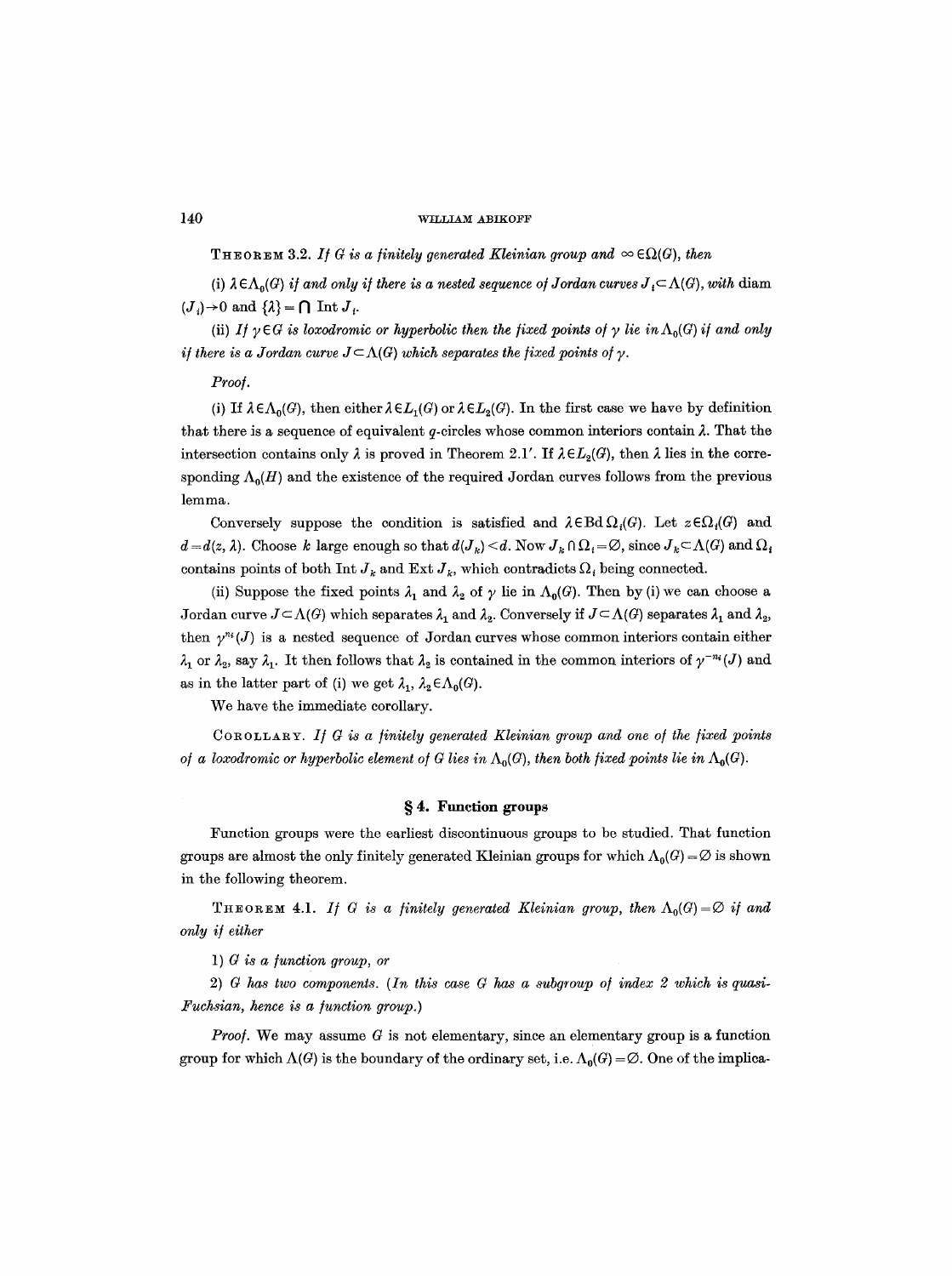tions is trivial. If G is a function group, then G has a component  $\Omega$ , which is invariant and it therefore follows that the limit set  $\Lambda(G) = \text{Bd }(\Omega_i)$ . Thus

$$
\Lambda_{0}(G) = \Lambda(G) - \bigcup_{i} \mathrm{Bd} \;(\Omega_{i}) = \varnothing.
$$

If  $G$  has 2 components and is not a function group, let the stability group of one, hence of both, be  $G_1$ . It is of index 2, which implies  $\Lambda(G) = \Lambda(G_1)$ . But  $G_1$  is a function group and  $\Lambda_0(G_1) = \Lambda_0(G) = \emptyset$ .

The converse is proved in the following lemmas.

LEMMA 4.1. If G is not a function group and there exists a component  $\Omega_1$  whose bound*ary is not a separator, then*  $\Lambda_0(G) + \emptyset$ .

# *Proo/.*

We assume  $\infty \in \Omega_1$ . Since G is not a function group, there is an image of  $\Omega_1$  contained in a complementary component,  $\Omega_{11}$ , of  $\Omega_1$ . The boundary of  $\Omega_{11}$  is a separator  $C_1 \subset \text{Bd }(\Omega_1)$ . Since Bd ( $\Omega_1$ ) does not consist solely of one separator, there is a boundary point  $\lambda$  of  $\Omega_1$ , which lies at positive distance from  $C_1$ . The images of  $\Omega_{11}$  accumulate at  $\lambda$ , hence there are images of  $C_1$  inside a complementary component  $\Omega_{12}$  at positive distance from  $\Omega_{11}$ . We have thus shown that  $C_1$  has images of itself in both its interior and exterior. We have proved the induction step in the following argument. We assume we have a finite nest of  $k$  disjoint images of  $C_1$ . Let  $C_k$  be that image lying the interiors of all the others.  $C_k$  is the image under some  $\gamma \in G$  of  $C_1$ . Since  $C_1$  separates two of its images under G, so does  $C_k$ . So Int  $C_k$  contains an image of  $C_k$ , which is therefore an image of  $C_1$ . We have thus obtained  $k+1$  images of  $C_1$  in a nest, hence infinitely many in a nest. The intersection of their interiors defines a point in  $\Lambda_0(G)$ .

The cases in which  $L_1(G) + \emptyset$  have been considered in the above lemma. We now assume each component of  $G$  is simply connected and has a boundary which is a separator. A trivial application of Zoretti's Theorem shows that  $\Lambda(G)$  is a continuum, and as in § 3, it is a locally connected E-continuum.

**LEMMA 4.2.** If G is not a function group and each component of G has a single comple*mentary component, then, either:* 

- 1) *G has exactly two components, or*
- 2)  $\Lambda_0(G) \neq \emptyset$ .

*Proof.* If  $\Omega(G)$  has exactly two components then the stability group of either-hence both—is a subgroup of index 2 of G. This subgroup is then quasi-Fuchsian. If  $\Omega(G)$  has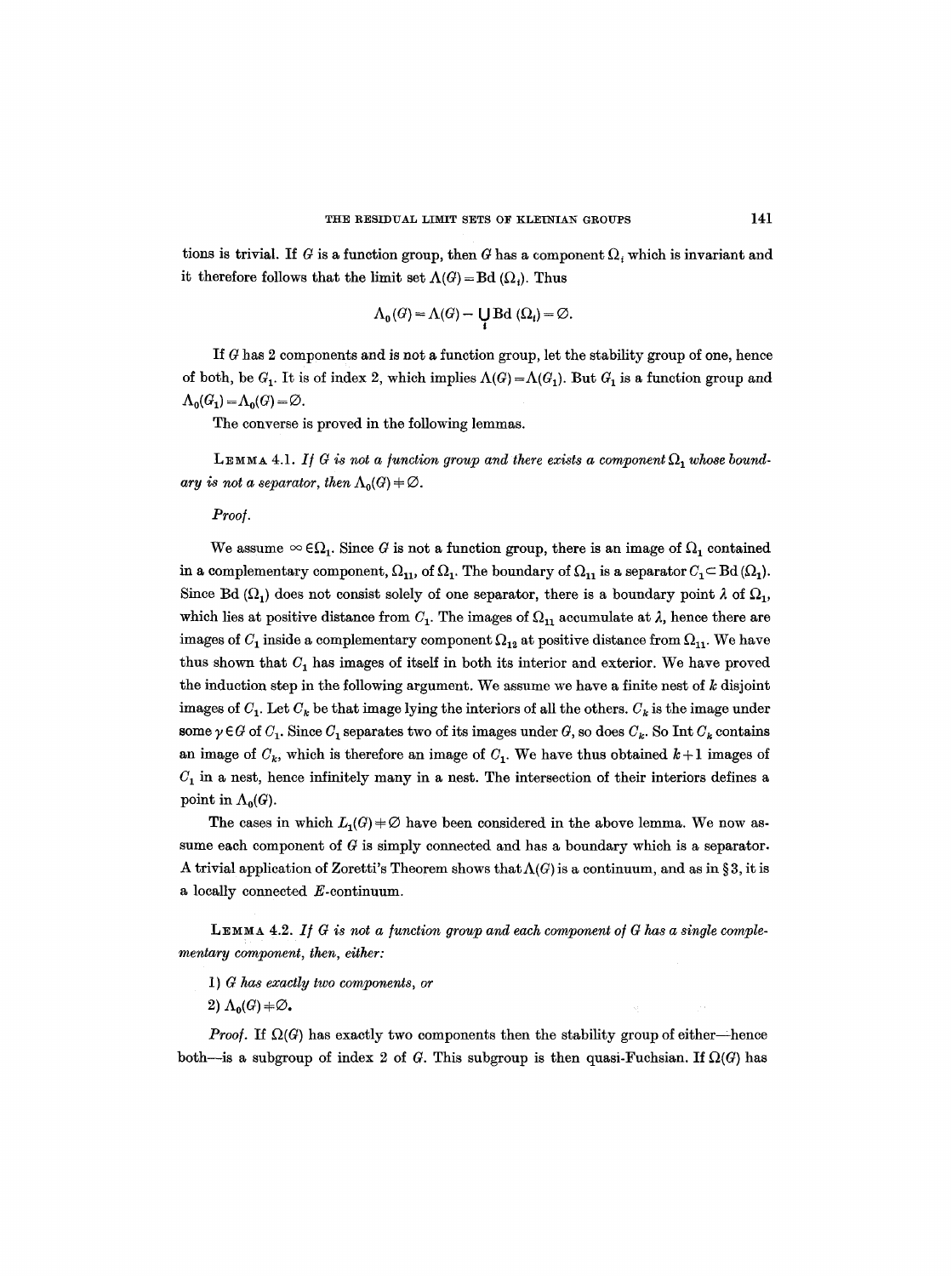more than two components, it has infinitely many. We assume  $\infty \in \Omega_1$ . We shall first prove the following assertion.

(A): If  $\Omega_1, ..., \Omega_N$  is any finite collection of components of  $\Omega(G)$  and J is any Jordan curve contained in  $\Lambda(G)$  such that  $\Lambda(G) \cap \text{Int } J \neq \emptyset$  then there exists a limit point  $\lambda \in (\text{Int } J) - \bigcup_{i=1}^N \text{Bd } \Omega_i.$ 

*Proof of* (A). We suppose (A) is false and  $\Omega_k$  is some component, distinct from the  $\Omega_i$  $i = 1, ..., N$ , and lying in Int J. First we show that  $Bd\Omega_k \cap Bd\Omega_i$  must contain a continuum for some  $i \in \{1, ..., N\}$ . If not, then at least for some  $i \in \{1, ..., N\}$ , Bd  $\Omega_k \cap \text{Bd}\Omega_i$  is uncountable and closed. Parametrize both Bd $\Omega_k$  and Bd $\Omega_i$  via the maps  $\varphi_i$  and  $\varphi_k$  so that the common points, elements of the intersection, correspond to common values of the parameter. The regions bounded by  $\varphi_i(t)$  and  $\varphi_k(t)$  for t between the common points form a countable number of disjoint Jordan regions. Each of these regions must contain one of the  $\Omega_j$ ,  $j = 1, ..., N$  since  $\varphi_k(t) \in \Lambda(G)$ . This contradiction establishes that Bd  $\Omega_k \cap \text{Bd } \Omega_i$  contains a nontrivial continuum for some  $i \in \{1, ..., N\}$ .

We now suppose  $Bd\Omega_i \cap Bd\Omega_k$  contains a non-trivial subcontinuum of  $\Lambda(G)$ . This continuum is a closed subset of Bd  $\Omega_k$  and Bd  $\Omega_i$ , and lies on a q-circle. It follows that  $Bd \Omega_i = Bd \Omega_k$  and therefore G must have exactly the two components  $\Omega_i$  and  $\Omega_k$ , contrary to hypothesis. The existence of the desired limit point follows from this contradiction.

Using  $(A)$ , we can find limit points at positive distance from large components and a fixed Jordan curve contained in  $\Lambda(G)$ . Let  $M_1 = Bd \Omega_1$  be the fixed Jordan curve, where  $\Omega_1$  is the component containing  $\infty$ . Let  $\lambda_1$  be a point in  $\Omega(G)$  which lies at a positive distance  $d_1$  from  $M_1$  and has the following property: there exists a circle  $C_1$  of radius  $\varepsilon_1 < d_1/8$  about  $\lambda_1$  intersecting at least two components and such that  $C_1 \cup \text{Int } C_1$  intersects no component of diameter greater than or equal to  $d_1/8$ . This is possible by (A). Let  $\{\Omega_i'\}$  be a list of those components intersecting  $C_1$  and

$$
N_1 = C_1 \cup (\mathbf{UBd} \Omega_i').
$$

Then diam  $(N_1) < d_1/2$ . Since diam  $(\Omega'_l)$  forms a null sequence,  $N_1$  has property S and therefore, by Theorem 1.14,  $N_1$  is locally connected. Then choosing  $a = \infty$ ,  $b \in \Omega'_i$  we have, by Theorem 1.15, that the boundary of the complementary component of  $N_1$  which contains  $\infty$  is a Jordan curve  $M_2$ .  $M_2 \subset \Lambda(G)$  and has diameter bigger than  $d_1/4$  and less than  $d_1/2$ .  $C_1 \subset M_2 \cup \text{ Int } M_2$ ; thus  $\lambda_1 \in \text{Int } M_2$  and  $M_2 \cap M_1 = \emptyset$ . Since there exist infinitely many components of  $\Omega(G)$  in Int  $M_2$ , by using  $M_k$  instead of  $M_1$  we can repeat the argument inductively. We get a nested sequence of disjoint Jordan curves in  $\Lambda(G)$  whose diameters tend to zero. The intersection of their common interiors defines a point in  $\Lambda_0(G)$ .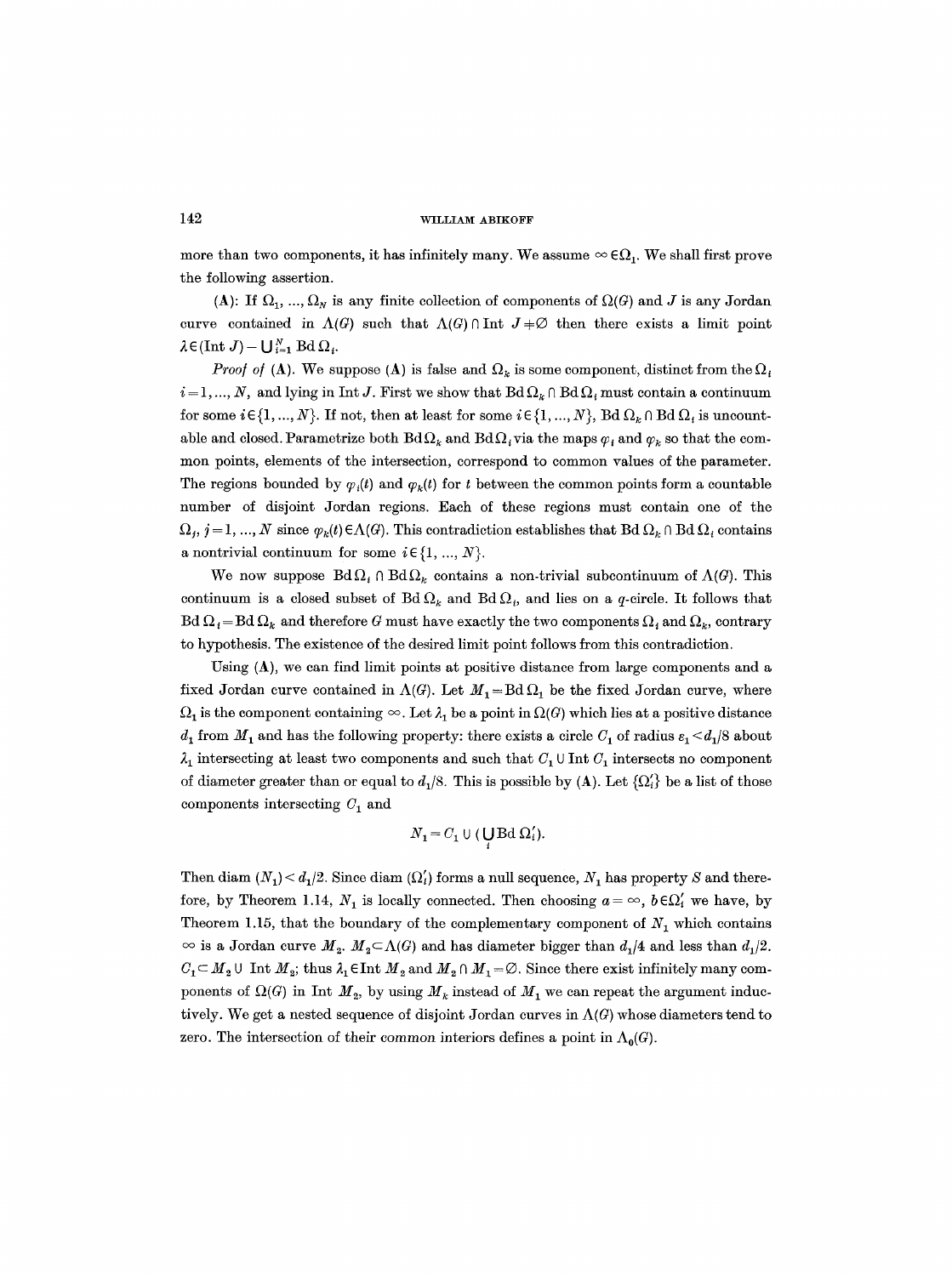#### THE RESIDUAL LIMIT SETS OF KLEINIAN GROUPS 143

# **w 5. Examples**

It follows easily from Theorem 4.1, that examples of Kleinian groups having nontrivial residual limit sets can be constructed from any finitely generated function group, One need only use Klein's combination theorem. This technique was used by the author [1] to construct a finitely generated group G for which  $L_1(G) \neq \emptyset$ . We now construct a finitely generated Kleinian group G for which  $L_2(G) \neq \emptyset$ . Consider the circles

$$
C_1 = \{z: d(z, 1) = V2/2\}
$$
  
\n
$$
C_2 = \{z: d(z, i) = V2/2\}
$$
  
\n
$$
C_3 = \{z: d(z, -i) = V2/2\}
$$
  
\n
$$
C_4 = \{z: d(z, -1) = V2/2\}
$$

Each circle is tangent to two others. Construct a Fuchsian group of the first kind in each circle with four parabolic generators. The fixed points of the generators lie at the points of tangency and at the points nearest and farthest from the origin on that circle. Using one of Maskit's combination theorems [9] we see that the group G' generated by these four Fuchsian groups is discontinuous. If we take the free product of  $G'_{2}$  with the group generated by the map

$$
z \longrightarrow \frac{(2-\sqrt{2})^2}{2}z
$$

we get a group G. A simple sketch makes it clear that  $0 \in L_2(G)$ .

The second example is of an infinitely generated group for which the conclusions of Theorem 3.2 do not hold. More precisely we show that there are residual limit points of infinitely generated groups, but none of the required Jordan curves. We first construct an infinitely generated group *G'* whose limit set consists of non-locally connected continua and no other non-trivial continua. This may be constructed by taking the free product via Klein's Combination Theorem of loxodromie transformations whose isometric circles converge to every point on a topologist's sine curve and a Jordan arc, such that the union  $J$  of the two separates the plane. Some fundamental region for  $\Omega(G')$  will then have components in both the interior and exterior of that curve. Choose a loxodromic transformation  $\gamma$ whose isometric circle  $I(\gamma)$  lies in an interior component of R and such that  $I(\gamma^{-1})$  lies in an interior component. The free product G of G' and  $\{\gamma\}$  is Kleinian by Klein's combination theorem and contains no non-trivial components other than J and its images.  $\Lambda_0(G) \neq \emptyset$ since the fixed points of  $\gamma$  lie in  $\Lambda_0(G)$ . It follows that Theorem 3.2 does not hold for infinitely generated groups.